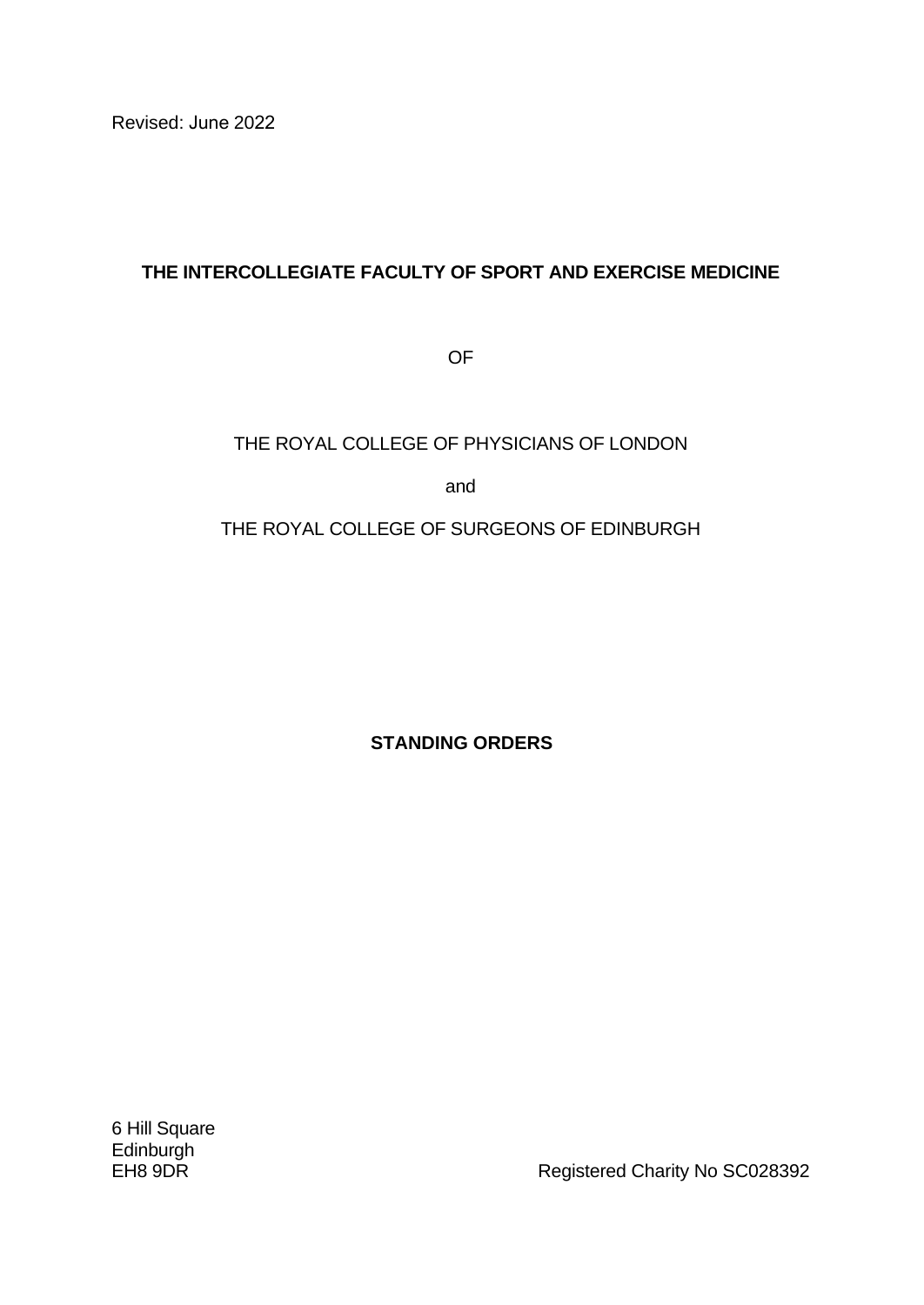## 1 FUNCTION, OBJECTS AND POWERS

### THE INTERCOLLEGIATE FACULTY OF SPORT AND EXERCISE MEDICINE.

### STANDING ORDERS.

### **FUNCTION**

1.1.1 The Intercollegiate Faculty of Sport and Exercise Medicine (hereafter called "the Faculty") is a faculty of the Royal College of Physicians of London (hereafter called "the RCP") and the Royal College of Surgeons of Edinburgh (hereafter called "RCSEd"). The Faculty's function is to share in the Colleges' effort for the advancement of medical knowledge and care. The business of the Faculty shall be managed as provided in these Standing Orders, by its Council, under the charitable umbrella of the Hill Square Educational Trust (Scottish charity number SC028302).

### OBJECTS

- 1.2 The Faculty has the following objects:
	- 1.2.1 To promote for the public benefit the advancement of education and knowledge in the field of Sport and Exercise Medicine.
	- 1.2.2 Establish a career pathway or pathways in Sport and Exercise Medicine.
	- 1.2.3 To develop and maintain for the public benefit the good practice of Sport and Exercise Medicine by ensuring the highest professional standards of competence and ethical integrity.
	- 1.2.4 To promote as an authoritative body for the purpose of consultation in matters of professional, educational or public interest concerning Sport and Exercise Medicine.
	- 1.2.5 To advance the science of Sport and Exercise Medicine.
	- 1.2.6 To establish the standards and competencies required for entry onto the specialist register in the field of Sport and Exercise Medicine.

#### POWERS

- 1.3 For the purpose of achieving its objects the Faculty has the following powers:
	- 1.3.1 To set professional standards for admission to membership of the Faculty (see paragraph 2.1).
	- 1.3.2 To promote training and research in Sport and Exercise Medicine for the public benefit.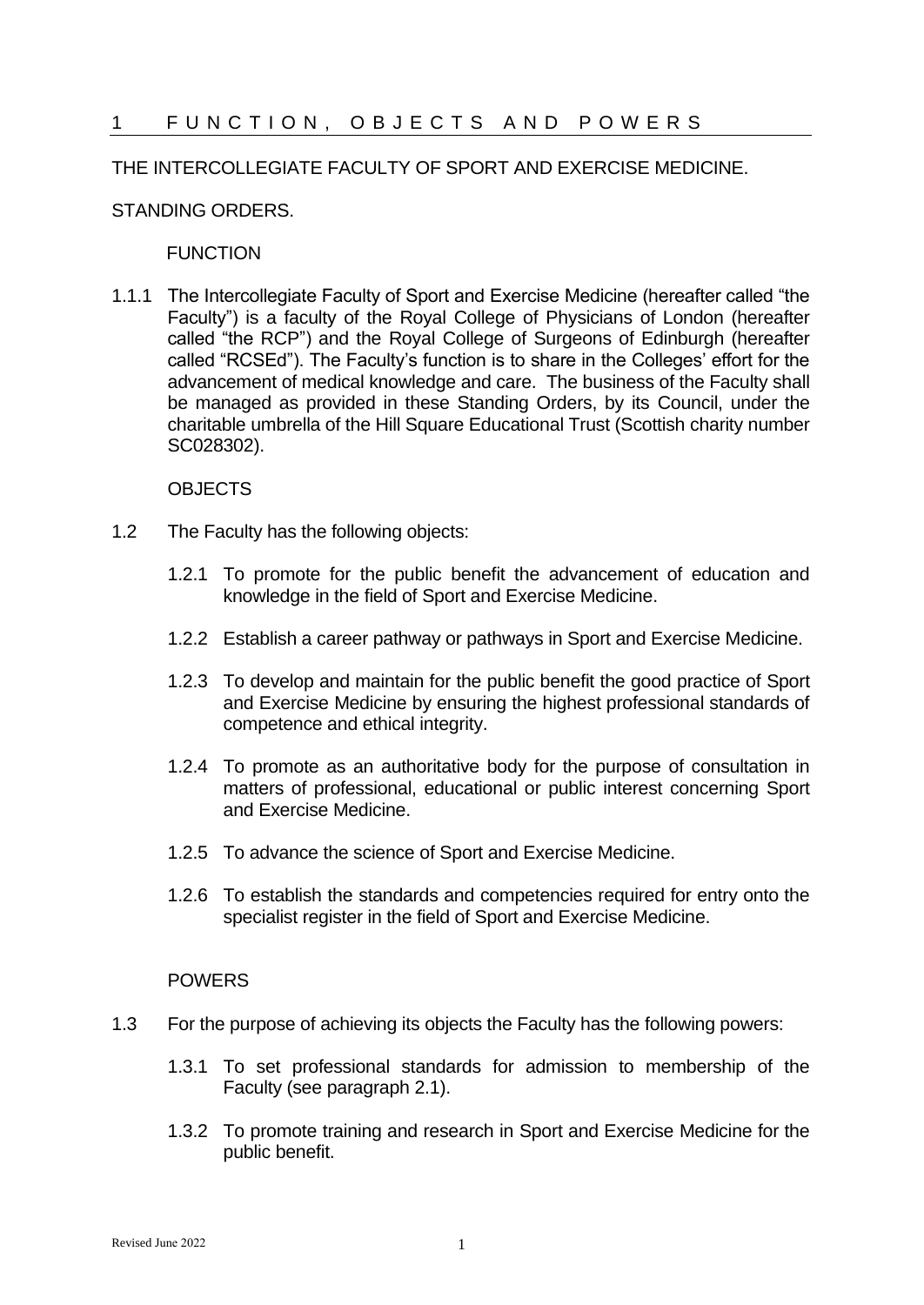- 1.3.3 To conduct examinations and award certificates and diplomas.
- 1.3.4 To establish lectures in Sport and Exercise Medicine and award prizes and scholarships.
- 1.3.5 To disseminate, in any appropriate way, information on matters affecting Sport and Exercise Medicine.
- 1.3.6 To hold such meetings and courses as may be desirable in order to promote the work of the Faculty.
- 1.3.7 To advise on matters affecting Sport and Exercise Medicine.
- 1.3.8 To represent the specialty of Sport and Exercise Medicine on appropriate councils and committees.
- 1.3.9 To secure and maintain recognition as the body responsible for professional standards in Sport and Exercise Medicine under any scheme or schemes for specialist registration and/or certification (provided always that any benefit obtained by membership of the Faculty as a result of such recognition should be incidental to the achievement of the charitable objectives of the Faculty).
- 1.3.10 To provide a forum for registered medical practitioners working in Sport and Exercise Medicine who are not eligible for membership of the Faculty.
- 1.3.11 To liaise with other bodies concerned with Sport and Exercise Medicine.
- 1.3.12 To promote international communication in the field of Sport and Exercise Medicine.
- 1.3.13 To undertake and execute any charitable trusts which may lawfully be undertaken by the Faculty.
- 1.3.14 To invest the monies of the Faculty not immediately required for its purposes in the purchase of or at interest upon the security of such stocks, funds, shares, securities, land, chattels or other investment or property of any nature and in any part of the world including the purchase of freehold or leasehold land and buildings and whether involving liabilities or producing income or not as the Council shall think fit, but subject always to the approval of the Hill Square Educational Trust.
- 1.3.15 To invest or hold or allow to remain in the name or under the control of any person, persons or corporation as nominee or nominees of the Faculty the whole or such part of the investments, money or other property forming part of the funds of the Faculty on such terms as the Council shall think fit but subject always to the approval of the Hill Square Educational Trust, and no member of the Council shall subject to the provisions of Standing Order 4.21 be liable for any loss to the Faculty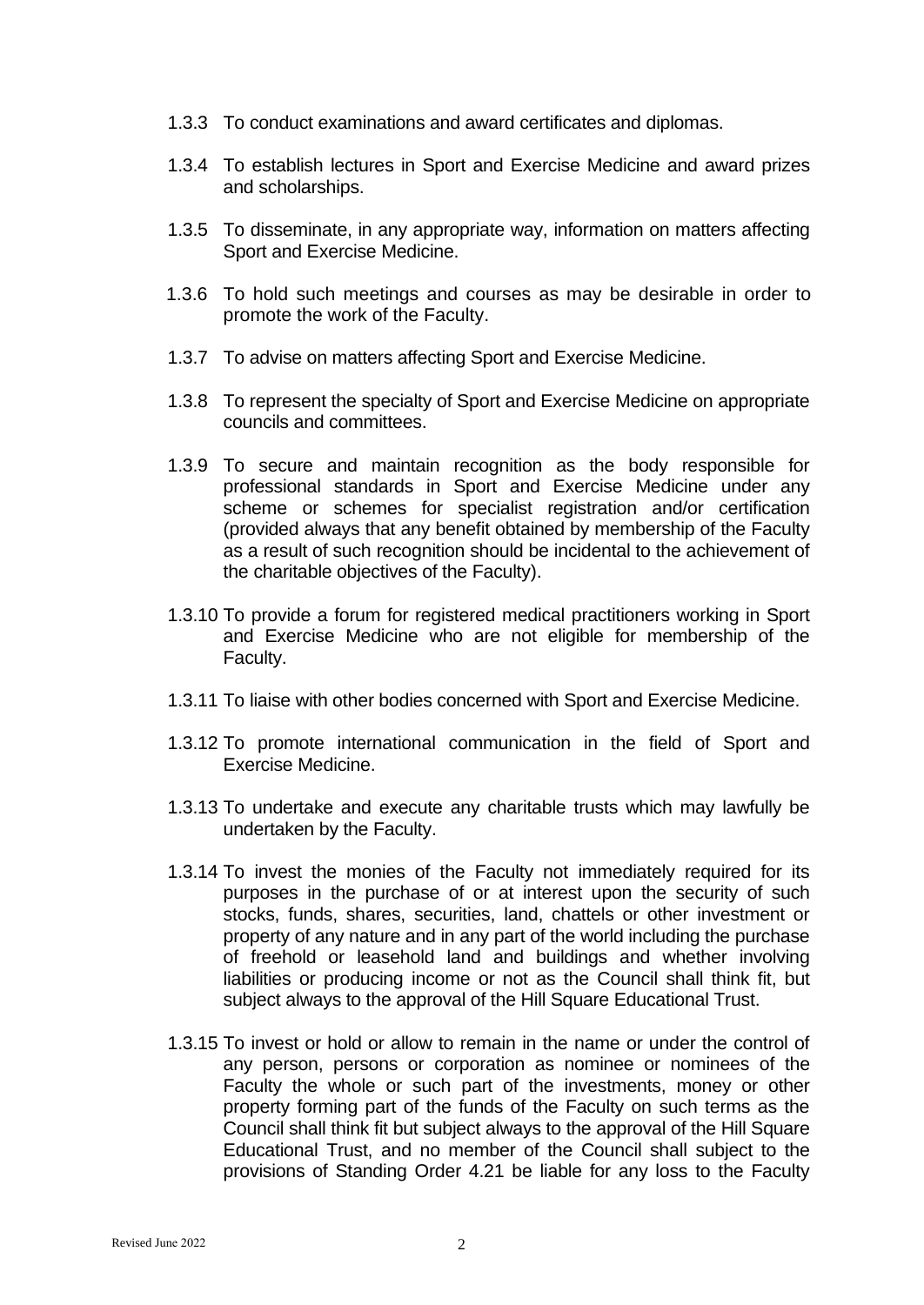occasioned by the exercise of this power provided that approval of the Hill Square Educational Trust has first been sought and obtained.

- 1.3.16 To accumulate income for as long as the law allows.
- 1.3.17 In furtherance of the objects of the Faculty to establish, support and aid any charitable associations or institutions and to subscribe and guarantee money for their charitable purposes.
- 1.3.18 To borrow and raise money for the purposes of the Faculty.
- 1.3.19 Subject to such consents as may be required by law, to operate bank accounts, buy and sell land, take leases, enter into contracts, employ staff or agents, effect insurance policies, provide pensions and generally conduct the affairs of the Faculty.

### **STRUCTURE**

1.4 The Governing Body of the Faculty shall be the Hill Square Educational Trust. The day to day business of the Faculty shall be conducted by the Council, Committees of the Council and Officers of the Faculty in accordance with these Standing Orders. The Council shall report to the Governing Body of the Faculty and the Committees of the Council and the Officers of the Faculty shall report to the Council and, through the Council, to the Governing Body.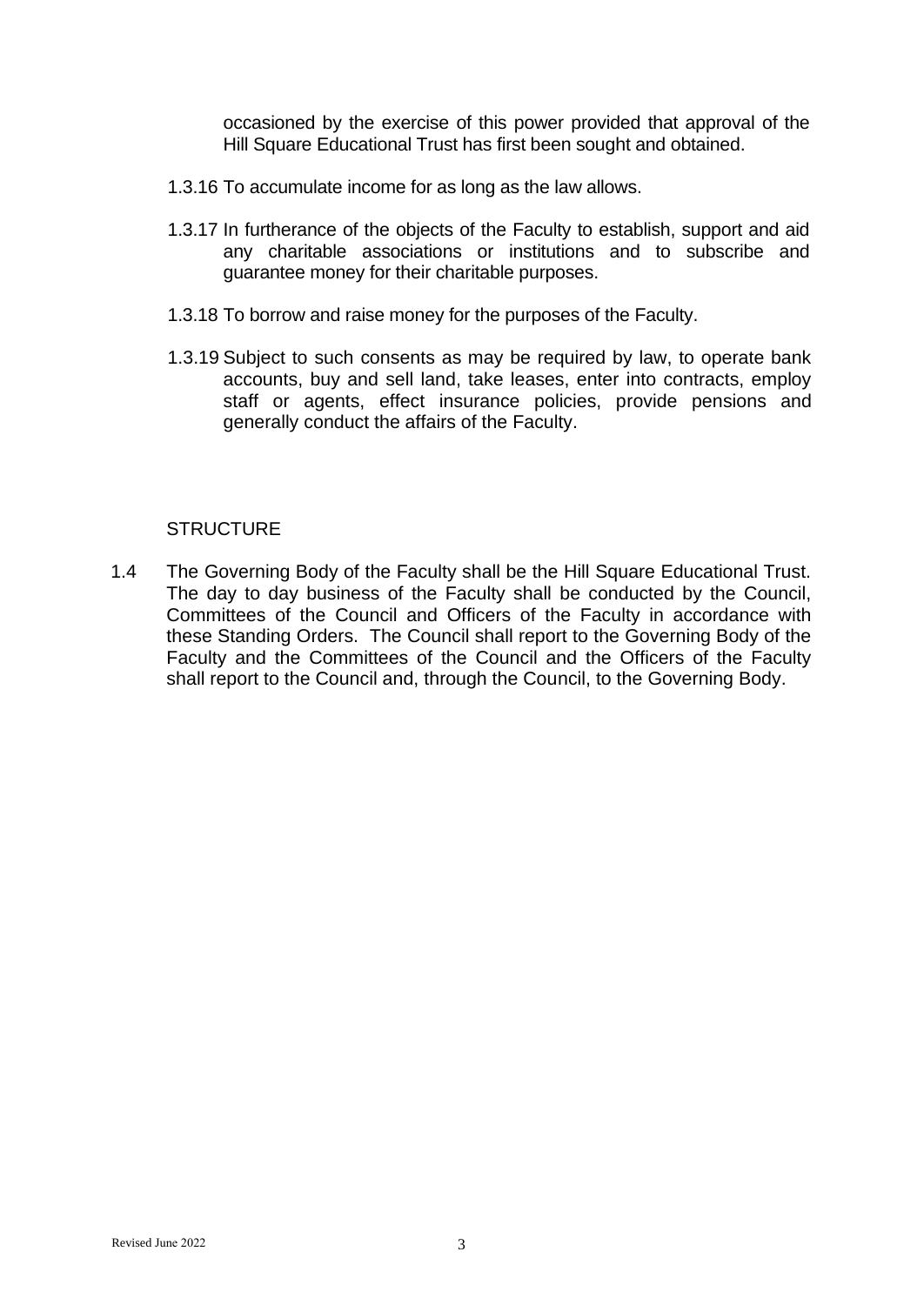## 2. THE MEMBERSHIP

## TWO CATEGORIES OF MEMBERSHIP

2.1 There shall be two categories of membership of the Faculty, namely Members (who are elected to Membership) and Fellows (who are elected to Fellowship). In these Standing Orders, to avoid unnecessary repetition, where both categories of members are intended they are referred to as either "the members of the Faculty" or "the membership of the Faculty". The Fellowship Committee is the committee of the Council established for the purposes described below.

### MEMBERSHIP AND FELLOWSHIP

2.2 The Council may elect as Members or Fellows persons from the following categories:

By examination

- 2.2.1 Medically qualified practitioners who satisfy the examiners in an examination set in accordance with the examination regulations for membership as determined from time to time by the Examinations Committee and who have also successfully completed Basic Specialist Training may be elected as Members.
- 2.2.2 Medically qualified practitioners who have completed the training programme and obtained a Certificate of Completion of Training (or its successor if this is changed) or are on the Specialist Register in Sport and Exercise Medicine may be elected as Fellows.

FOUNDATION MEMBERSHIP AND FELLOWSHIP

- 2.2.3 Medically qualified practitioners who are judged by the Credentialing Committee to have the training and experience required to be a member and who are involved in Continuing Professional Development in Sport and Exercise Medicine may be elected as a Foundation Member.
- 2.2.4 Medically qualified practitioners who are judged by the Credentialing Committee to have suitable training and experience and who have made a notable contribution to Sport and Exercise Medicine through practice, research or training may be elected as a Foundation Fellow.
- 2.2.5 No Foundation Members or Fellows will be elected after the Faculty was set up by the adoption of these Standing Orders (19<sup>th</sup> May 2008).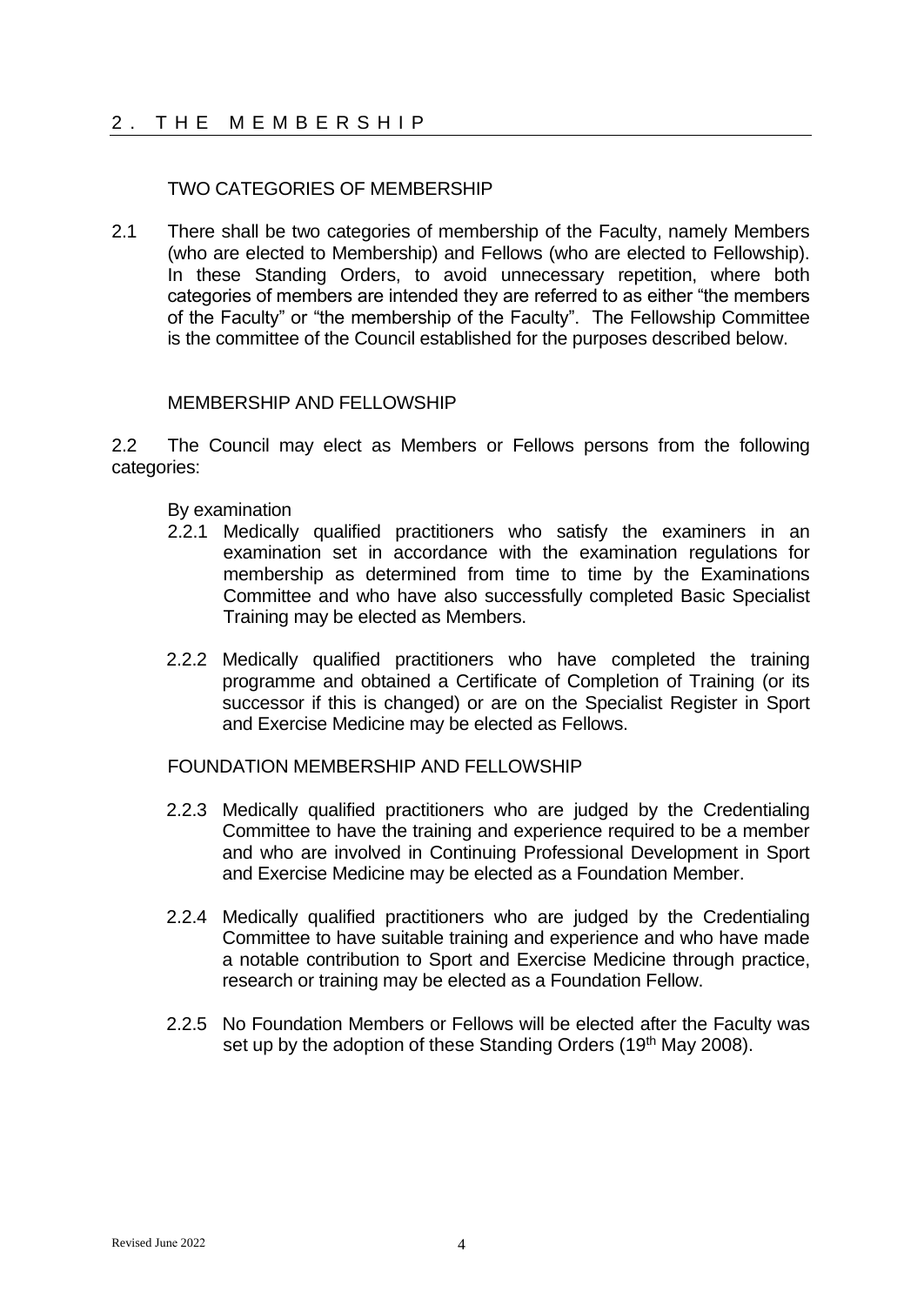## EXERCISE PROFESSIONAL MEMBERSHIP

2.2.6 The Faculty may admit health care professionals that are active in the field of exercise rehabilitation provided they have attained qualifications that are approved by Council. Within the Faculty these shall be known as 'Exercise Professionals' and if there are ten or more members in this category then they will be entitled to a representative on Council

### DIPLOMATE MEMBERSHIP

2.2.7 The Faculty may admit doctors and allied health professionals that pass the Faculty Diploma in Musculoskeletal Medicine examination and wish to become a Diplomate member. Those in this category may be granted the use of the postnominals DFSEM (UK).

### DIPLOMA OF MEMBERSHIP

2.3 Each doctor on election to Membership shall be entitled to a Diploma of Membership of the Faculty and unless the Member's name is removed from the list by Council under Standing order 2.11, the Member is not in good standing as defined in Standing Order 2.12 or has resigned as a Member may be described as a Member of the Faculty of Sport and Exercise Medicine and use the designation MFSEM (UK).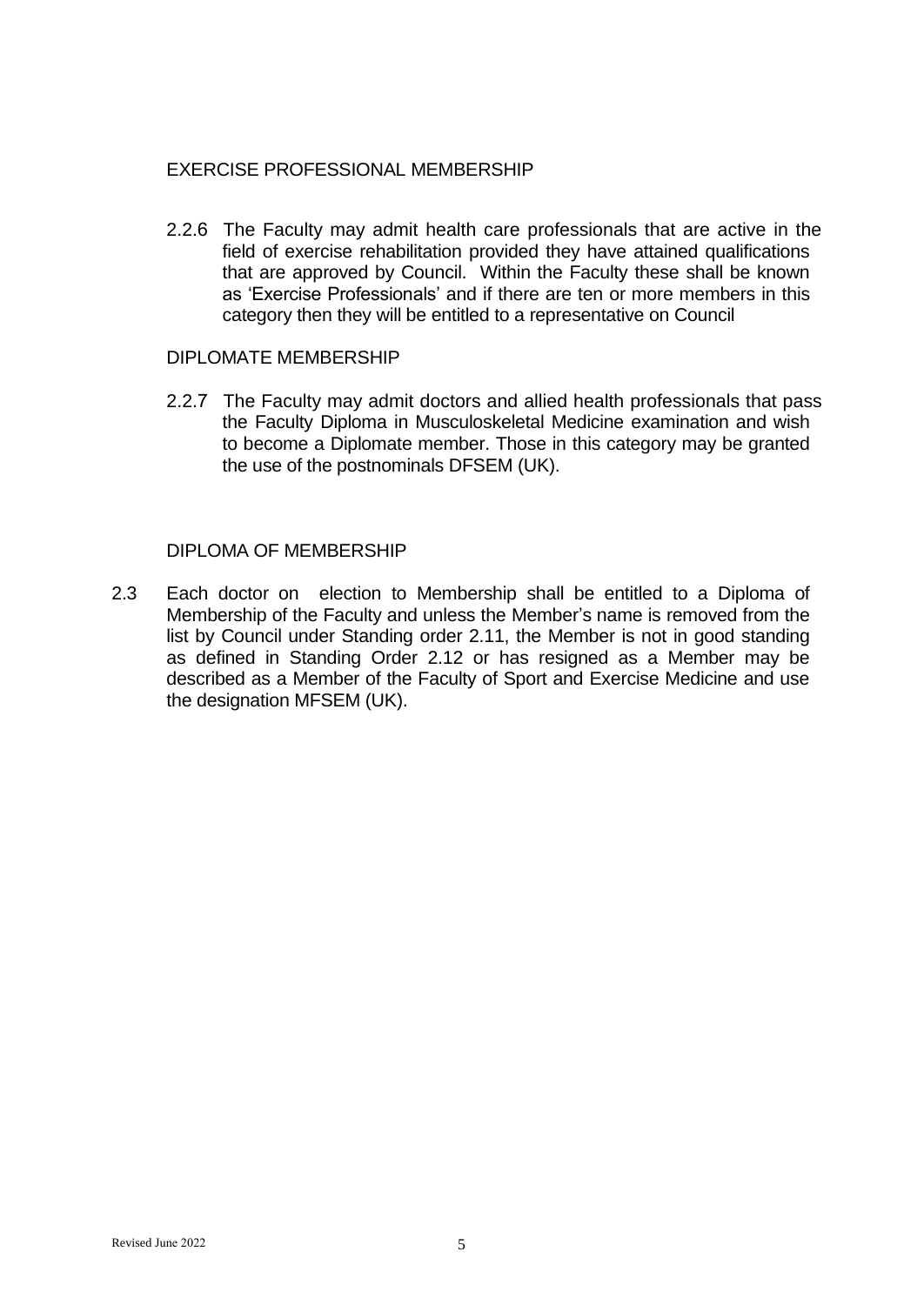### DIPLOMA OF FELLOWSHIP

2.4 Each doctor on election to the Faculty shall be entitled to a Diploma of Fellowship under the seal of the College and, unless the Fellow's name is removed from the list by the Council under Standing Order 2.11, the Fellow is not in good standing as defined in Standing Order 2.12 or has resigned as a Fellow, may be described as a Fellow of the Faculty of Sport and Exercise Medicine and use the designation (FFSEM (UK)). In the case of Honorary Fellows the designation is (Hon. FFSEM (UK)).

### HONORARY FELLOWSHIP

2.5 The Council may elect, without examination, persons of eminence who have rendered exceptional services to the science, practice or development of Sport and Exercise Medicine. Honorary Fellows need not be medically qualified. Honorary Fellows who were previously Members or Fellows of the Faculty will retain their right to speak and/or vote at General Meetings of the Faculty and the right to participate in the electoral process for Officers and Council Members.

## DECLARATION OF FAITH

2.6 Each person shall sign a copy of the following declaration before admission to membership of the Faculty:

> I hereby faithfully promise to abide by the Standing Orders of the Faculty of Sport and Exercise Medicine and the relevant Bye-Laws, Statutes and Regulations of the Royal College of Physicians of London and the Royal College of Surgeons of Edinburgh as they apply to members of the Faculty of Sport and Exercise Medicine.

## REGISTER OF MEMBERS

2.7 A register of members of the Faculty, their addresses and other relevant details will be maintained by the Faculty. Addresses and other details in this register will be used for matters pertaining to the work of the Faculty, in accordance with its registration under the general data protection regulation 2018 as modified or re-enacted from time to time.

Every official letter or notice which shall be sent by an appointed Officer, to any Fellow or Member, addressed to them by name, at the given address as entered on the Faculty register, shall be considered to have been received and that person shall be deemed to have sufficient notice of the contents of such letter or notice, and shall be bound thereby.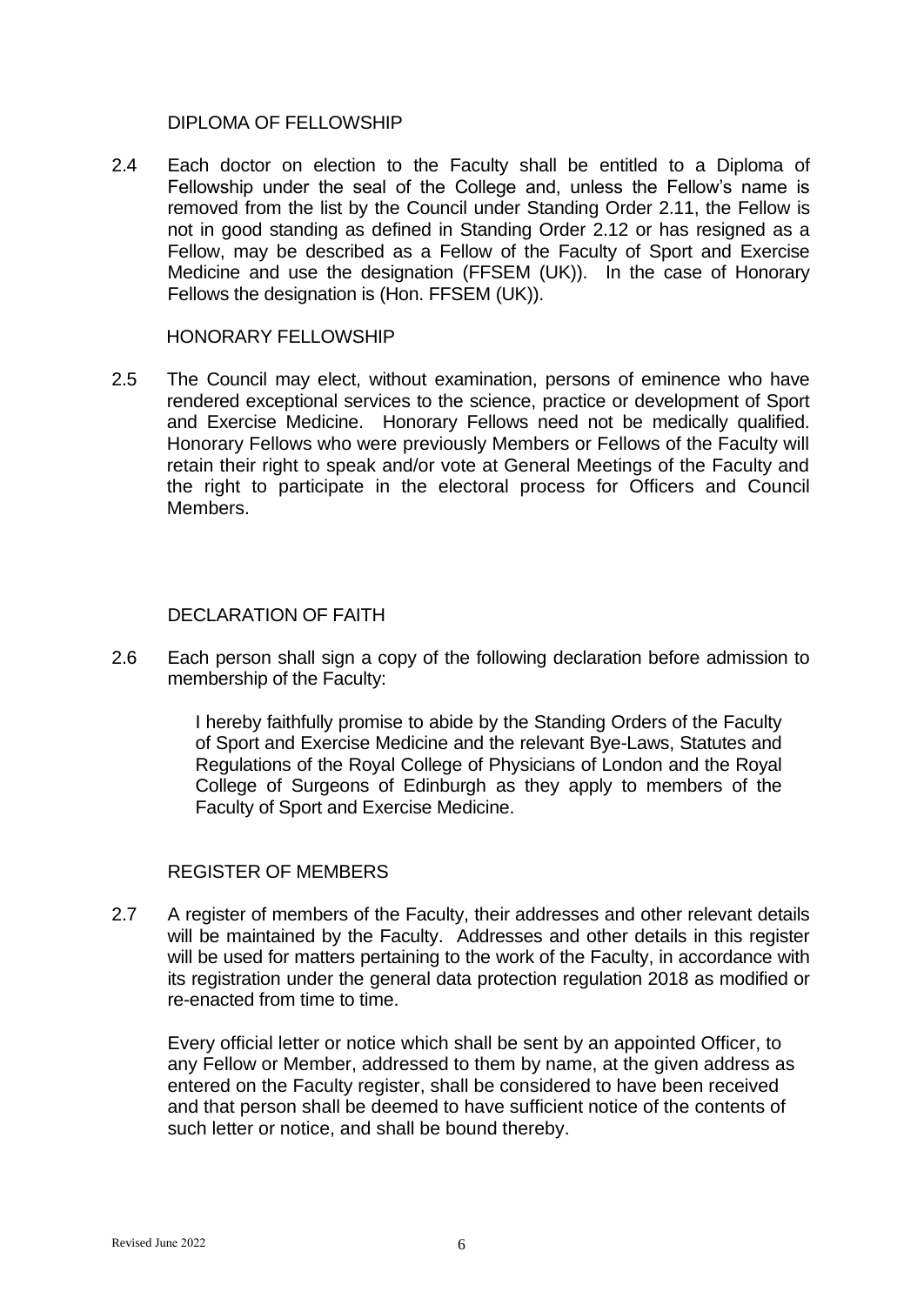ASSOCIATES

- 2.8 Association with the Faculty is open to those who:
	- 2.8.1 are medically qualified and are working in Sport and Exercise Medicine, either full-time or part-time
	- 2.8.2 are working in a field that the Council determines is closely allied to Sport and Exercise Medicine. The individual need not be medically qualified
- 2.9 Those who associate may not use their association as a designator.

## **MISCONDUCT**

- 2.10 If it shall at any time become known to the Council that any Fellow, Member or one of those affiliating with the Faculty has gained admission to, or affiliated with the Faculty by fraud, false statement or imposition, or has acted in any respect in a dishonourable or unprofessional manner, or has violated any Standing Order or regulation of the Faculty, the Council may determine that the person's name shall be removed from the list of Fellows, Members or those affiliating with the Faculty for such limited time or altogether as it shall determine. The Council will establish a procedure for disciplinary processes and appeals procedures.
- 2.11 Any member of the Faculty, who is found to have been suspended from the Medical Register of the General Medical Council (or the register of any other statutory UK or non-UK healthcare regulator) will immediately have their membership of the Faculty suspended. Any such suspension may be lifted, with the approval of Council, when the period of suspension imposed by the relevant regulator comes to an end. It is the responsibility of the member concerned to notify the Faculty and provide verifiable evidence that the suspension no longer applies.
- 2.12 Any member of the Faculty who is found to have been erased from the Medical Register of the General Medical Council (or the register of any other statutory UK or non-UK healthcare regulator) will have their membership of the Faculty erased, following approval by the Council. If the member is later restored to the relevant register, their membership of the Faculty may be similarly restored, at the discretion of the Council. It is the responsibility of the member concerned to notify the Faculty and to provide verifiable evidence of their restoration to the register.
- 2.13 Standing Orders 2.11 and 2.12 shall not apply in cases of voluntary suspension or erasure.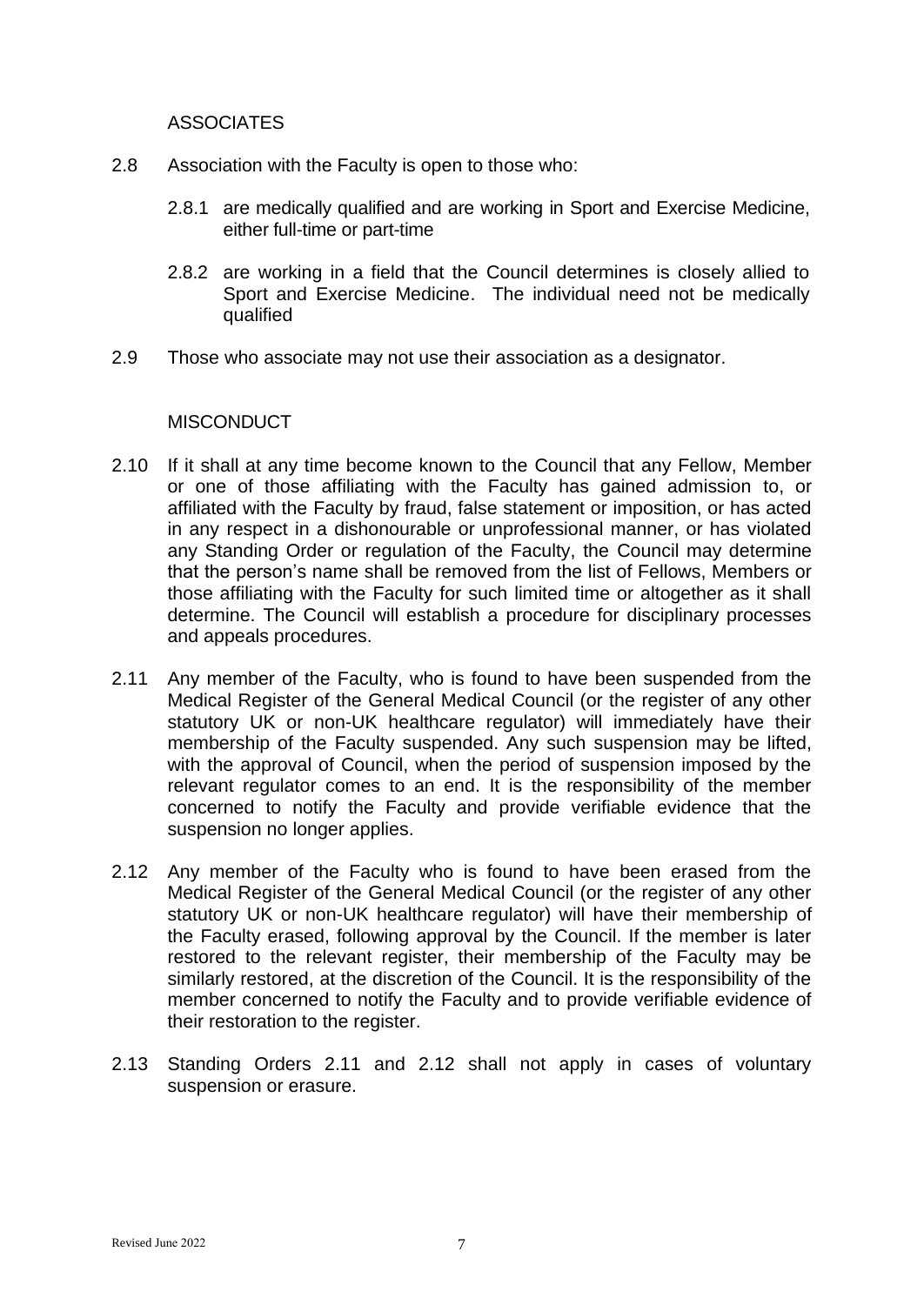## GOOD STANDING

2.14 The phrase 'in good standing' in these Standing Orders means that the member of the Faculty so designated has duly paid all fees and subscriptions due from them to the Faculty, has signed a declaration as required by Standing Order 2.6 and complies with the minimum requirements of the Faculty's or other appropriate continuing professional development scheme.

## VOTING AND OTHER RIGHTS

- 2.15 All members of the Faculty and those affiliating with the Faculty are entitled to receive the papers referring to General Meetings of the Faculty (Chapter 8). They are also entitled to attend such meetings and to put forward written questions for reply.
- 2.16 Honorary Fellows and those affiliating with the Faculty have no rights to speak or vote at General Meetings of the Faculty; neither do they have the right to participate in the electoral process for Officers and Council members or the nomination process for Fellowship.
- 2.17 Only members of the Faculty who are in good standing shall be entitled to vote at General Meetings of the Faculty, or to vote or otherwise participate in any elections provided for in these Standing Orders.
- 2.18 No candidate shall canvass for votes directly or indirectly for Membership, Fellowship or any office, distinction, advancement or promotion in the Faculty except as may be expressly permitted by the Council of the Faculty.

## **RESIGNATION**

2.19 A member may at any time resign by notification to the Secretary.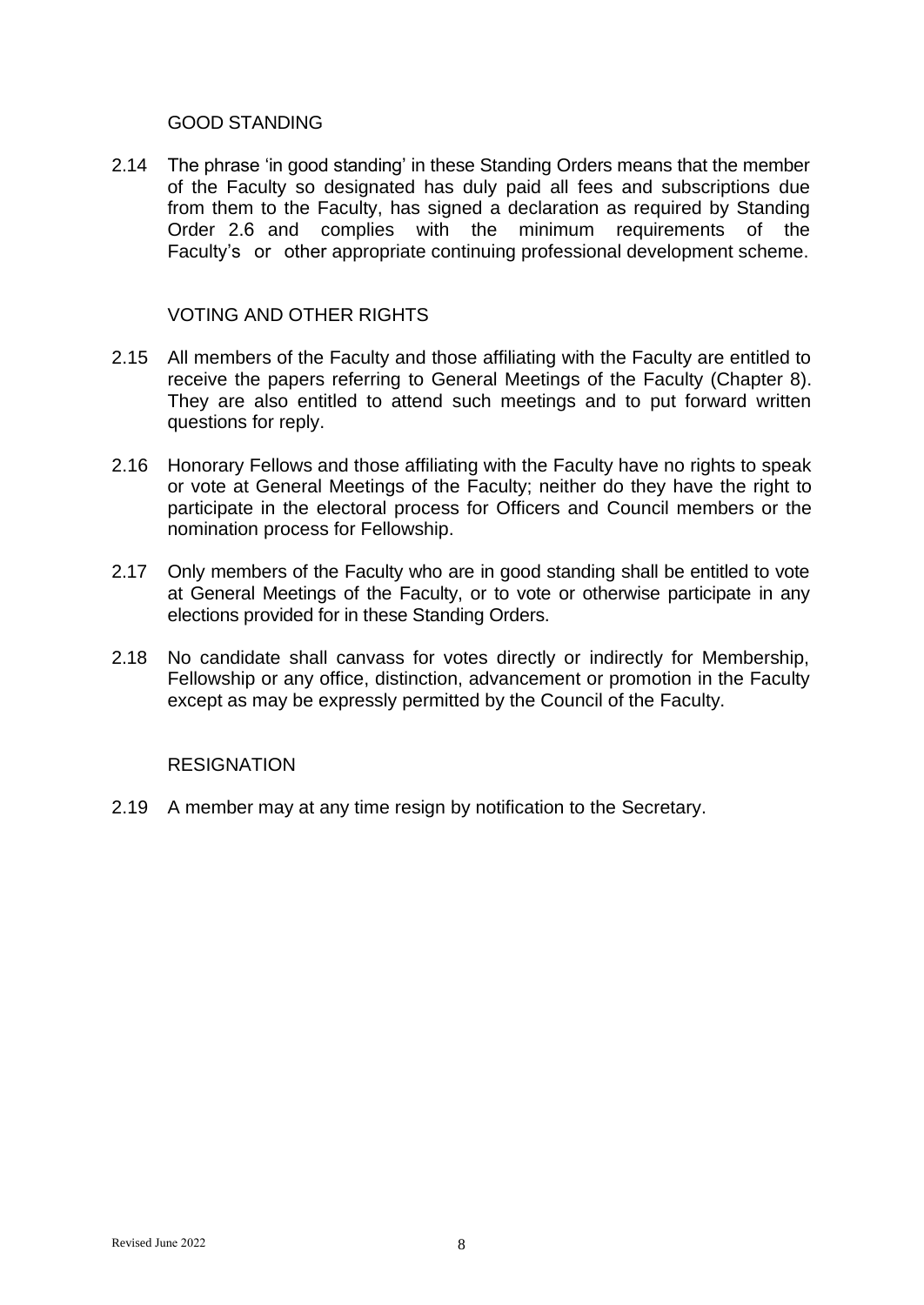## THE OFFICERS

3.1 The Officers of the Faculty shall be the President, two Vice-Presidents, the Honorary Secretary and the Honorary Treasurer. The Officers collectively or individually as appropriate have delegated authority to deal with business of the Faculty between meetings of the Council and shall report such actions to the Council. No new office shall be established unless it has been recommended by the Council and approved by a resolution duly passed at a General Meeting of the Faculty.

## RETURNING OFFICER

3.2 Before any election a returning officer shall be appointed by the Council to supervise the election. The returning officer need not be an Officer.

For all elections, nominations shall be reported to the Council, which will have the right to add names of eligible candidates to the ballot paper.

## ELECTION OF PRESIDENT AND VICE-PRESIDENTS

3.3 The President shall be a present or past member of the Council. Any Fellow so qualified may be nominated with his/her consent by two Fellows of the Faculty who shall sign the nomination paper and return it to the Secretary before the closing date for the receipt of nominations. The President shall be elected by ballot of the Fellows of the Faculty. He/She shall hold office for a period of three years and shall preside at meetings of the Council. His/Her appointment shall take effect from the close of the Annual Meeting of Fellows in the year of his/her election. In exceptional circumstances he/she shall be eligible for re-election for one additional year at the invitation of the Council. He/She shall be a member, ex officio, of the Council for one year after demitting office, but shall not thereafter be eligible for further office within the Faculty. The election process will normally take place during the incumbent President's final year of office. When for any reason the President ceases to serve on the Council before his/her term of office ends, the vacancy so arising shall be filled by a Fellow appointed in accordance with the provisions of this Law. Such Fellow shall take office immediately upon election and his/her term of office shall extend for a period of three years from the date of the Annual Meeting co-incident with or next following the date of his/her election.

## ELECTION OF THE VICE-PRESIDENTS

3.4 The Vice-Presidents shall be present or past members of the Council. Any Fellow so qualified may be nominated with his/her consent by two Fellows or Members who shall sign the nomination paper and return it to the Secretary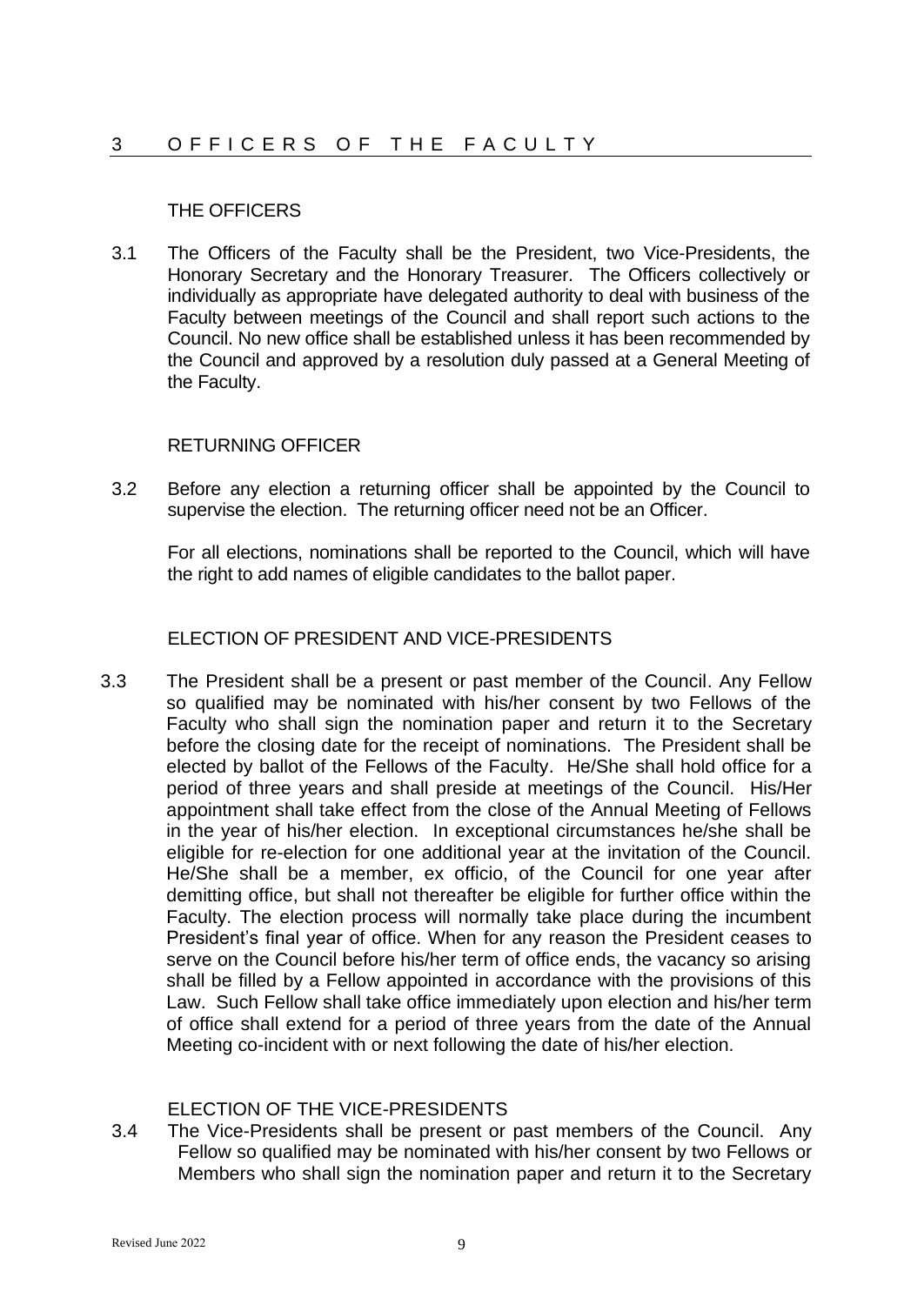before the closing date for the receipt of nominations. The Vice-Presidents shall be elected by ballot of the Fellows of the Faculty. Each Vice-President shall hold office for a period of three years and shall assist the President in the conduct of the business of the Faculty and deputise for him/her in his/her absence. In exceptional circumstances, each Vice-President shall be eligible for re-election for one additional year at the invitation of the Council but shall not thereafter be eligible for election as a Vice-President. This election process will normally take place during the incumbent Vice-Presidents final year of Office. When, for any reason either Vice-President ceases to serve on the Council before his/her term of office ends, the vacancy so arising shall be filled by a Fellow appointed in accordance with the provisions of this Law. Such Fellow shall take office immediately upon election and his/her term of office shall extend for a period of three years from the date of the Annual Meeting co-incident with or next following the date of his/her election.

## APPOINTMENT OF TREASURER

3.5 The Treasurer shall be an ordinary Fellow, Member or Honorary Fellow appointed by the Council for an initial period of three years. He/She shall be eligible thereafter for annual re-appointment. He/She shall be a member, ex officio, of the Council and he/she shall be deputy Secretary.

He/She shall superintend the financial affairs of the Faculty and shall balance his/her accounts every year to a date to be prescribed by the Hill Square Trust and shall present to the Annual Meeting of the Faculty the accounts duly audited and signed by a duly qualified accountant appointed annually by the Hill Square Trust containing the charge and discharge of the monies belonging to the Faculty. For the purposes of this paragraph of this standing order "a duly qualified accountant" means a member of a body of accountants established in the United Kingdom and for the time being recognised by the Secretary of State for the purposes of section 161 of the Companies Act 1948.

### APPOINTMENT OF HONORARY SECRETARY

3.6 The Secretary shall be an ordinary Fellow, Member or Honorary Fellow appointed by the Council for an initial period of three years. He/She shall be eligible thereafter for annual re-appointment. He/She shall be a member, ex officio, of the Council and he/she shall be deputy Treasurer.

## OFFICER CEASING TO BE A FELLOW OR A MEMBER

3.7 Any Officer who ceases to be a Member or a Fellow shall cease to hold office.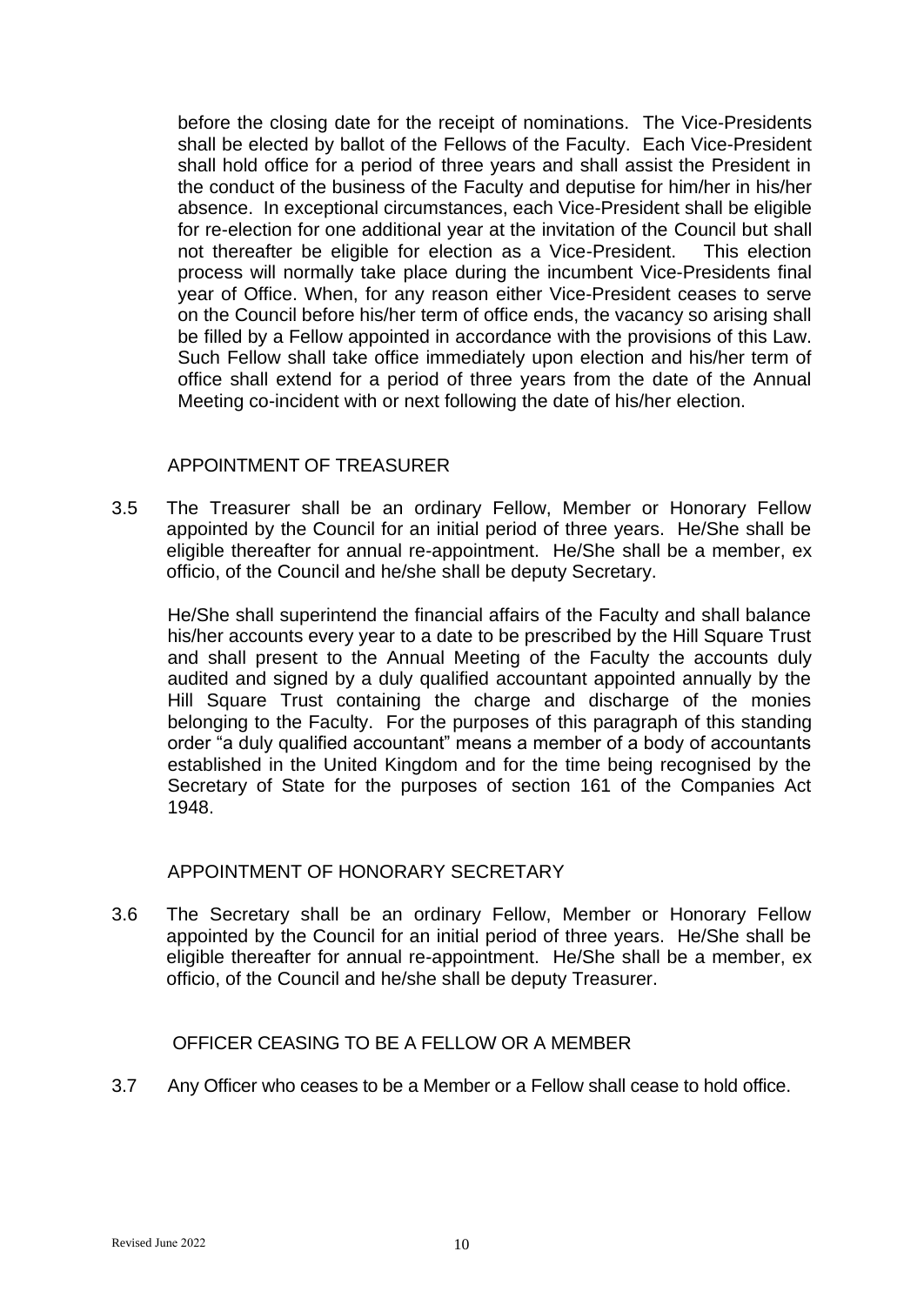## VACANCY OF OFFICE

3.8 In the event of the office of President becoming vacant, the President-Elect (if any) shall become President. In the absence of a President-Elect, the longest serving of the Vice-Presidents will act as President and arrange an immediate election (see Standing Order 3.3) to appoint a President who will serve for three years. The Council may at any time elect a Member or a Fellow to fill a vacancy in any other office until the next relevant Council Meeting.

REMOVAL OF OFFICERS

3.9 The President, Vice-Presidents, Honorary Treasurer and Honorary Secretary may be removed from office at any time by a resolution passed at an Annual General Meeting or Extraordinary General Meeting.

EX-OFFICIO MEMBERS OF COMMITTEES

3.10 The President, Vice-Presidents and Treasurer shall be ex-officio members of all committees of the Council.

### DUTIES OF THE OFFICERS

3.11 The Council shall define the duties of the Officers and revise them from time to time as appropriate.

### FACULTY STAFF

3.12 The recruitment, retention and terms and conditions of service of staff may be delegated or determined by the Council, but shall be subject to approval by the Hill Square Educational Trust.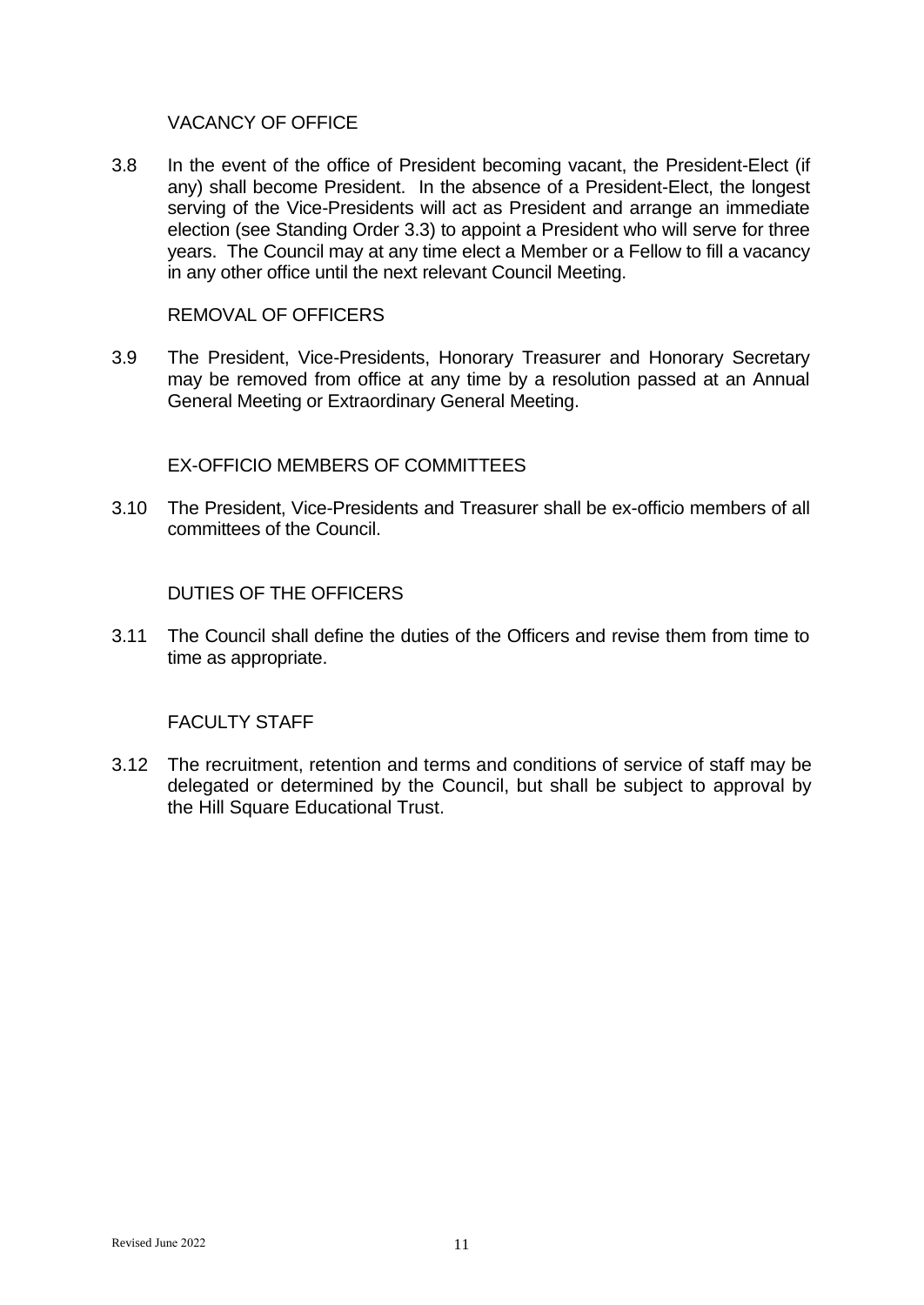## 4 THE COUNCIL

## **CONSTITUTION**

4.1 The Council shall consist of the President, the President-Elect if any, the Immediate Past President, the other Officers, the Presidents of the RCP and RCSEd or a nominee of the Presidents of the RCP and RCSEd, a representative of the Royal College of Physicians of Edinburgh (RCPEd), a representative of the Royal College of Physicians and Surgeons of Glasgow (RCPSG), a director of the Hill Square Educational Trust ex officio (to be determined by the Hill Square Educational Trust), a representative of the Royal College of Physicians of Ireland, the Royal College of Surgeons in Ireland and the Irish Faculty of Sport and Exercise Medicine (the method of election of this representative to be determined by the three bodies so represented), twelve ordinary members, two lay members and the Chairman of major Committees (if not already a member of the Council). No member shall hold more than one position on the Council. The fact that the Council may not comprise at any particular time all of the persons designated in the Standing Order 4.1 shall not invalidate or otherwise affect any decision or action properly decided or taken by the Council.

CHAIRING THE COUNCIL

4.2 The President (of the Faculty) shall preside at every meeting of the Council, but if the President is not present within ten minutes of the appointed time, the longest serving of the Vice-Presidents shall take the Chair failing which the second Vice-President will take the Chair. If neither Vice-President is present, the members of the Council shall choose one of their number to take the Chair.

### 4.3 ELECTION OF ORDINARY MEMBERS OF THE COUNCIL

Ordinary members

4.3.1 Ordinary members of the Council shall be elected by a vote of Members and Fellows in a manner provided in Standing Order 4.5. Ordinary members shall be Members or Fellows.

**Electorate** 

4.3.2 For all the purposes of Standing Orders 4.3-4.6 references to Fellows shall not include Honorary Fellows

## 4.4 NOMINATION OF CANDIDATES FOR ELECTION

### Ordinary members

4.4.1 At least four calendar months before the relevant Council Meeting the Secretary shall send to all Members and Fellows a circular stating the number of places for ordinary members of the Council requiring to be filled that year. It shall give the Council's nominations (if any) of candidates to fill such places and call for further nominations from these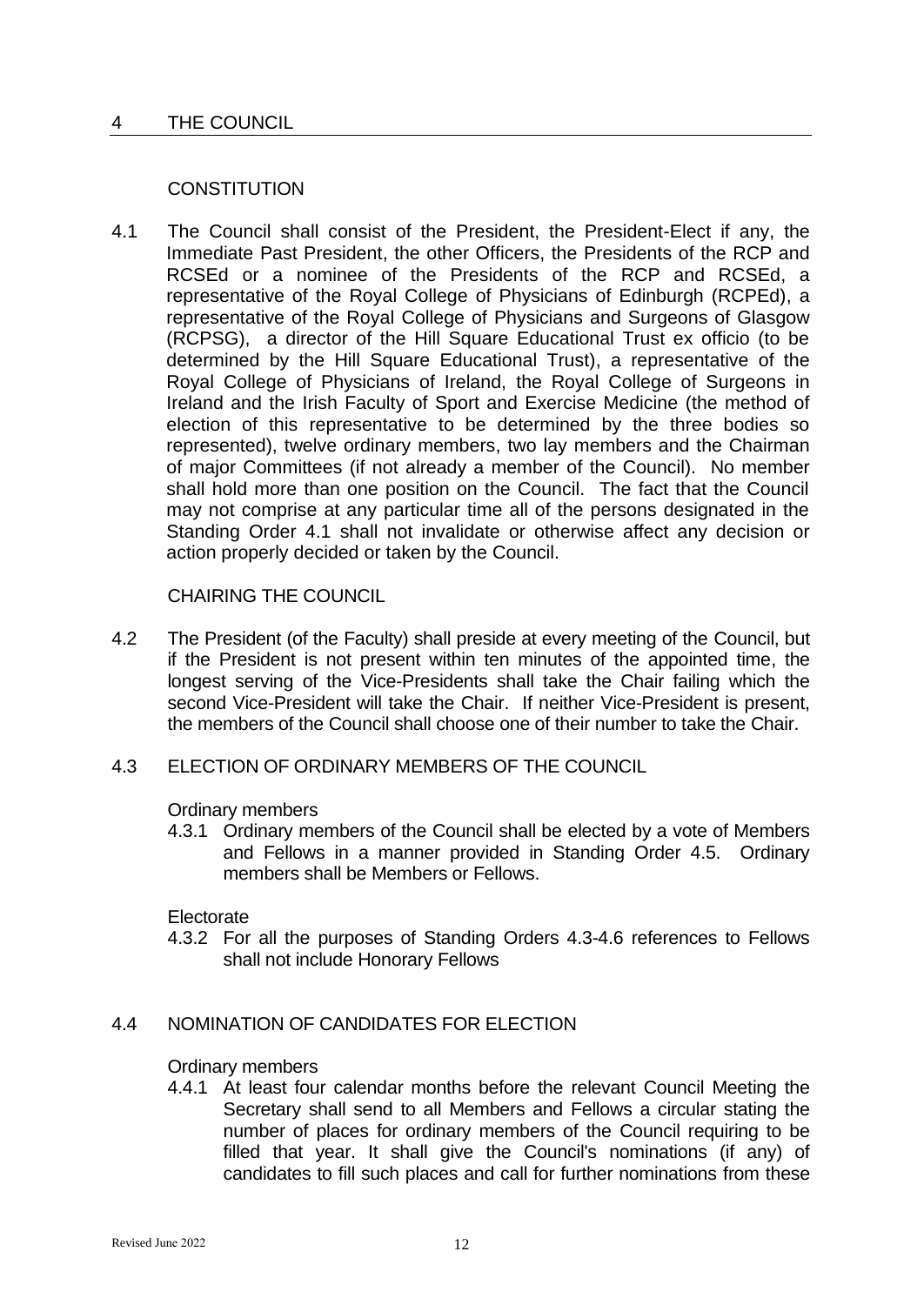classes of membership. If the total number of nominations does not include sufficient Members and Fellows to satisfy Standing Order 4.3, the Council shall forthwith nominate others, to permit compliance with that Standing Order.

Form of nominations

4.4.2 All nominations for Council members shall be made in writing on a Faculty nomination form only. Each nominee must be proposed and seconded and confirm in writing a willingness to serve if elected. Nominations must be received by the returning officer not less than three calendar months before the Council Meeting. Any nomination which reaches the returning officer outside the stipulated period shall be null and void.

## 4.5 CONDUCT OF THE BALLOT

### Ordinary members

4.5.1 The ballot will take place by postal vote or online vote. Notification of the ballot shall be given to members two calendar months prior to the election. Members wishing to submit a postal vote should apply to the Secretary for a ballot paper.

Return of ballot papers/online votes.

4.5.2 Ballot papers or online votes shall be returned so as to reach the returning officer before the date and in accordance with any directions specified on the ballot notification which shall be not less than twenty-one days before the relevant Council Meeting, failing which any votes cast on it shall be null and void.

## CUSTODY OF BALLOT PAPERS

4.6 Ballot papers/online votes shall be kept in the custody of the returning officer and the votes cast shall be counted before the ensuing Council Meeting. The results of the election shall be announced at the Annual General Meeting. Subject to the overriding requirements of Standing Order 4.3, Fellows or Members with the greatest number of votes shall be declared elected. that in the event of a tie in the election of Ordinary Members of the Council, there shall be a further vote by Members of the Council to decide the successful candidate. In the event of a tie in the Council vote, the President shall have the casting vote.

## 4.7 LAY AND CO-OPTED MEMBERS OF THE COUNCIL

Lay members

4.7.1 The method for appointing the two lay members of the Council shall be determined by the Council.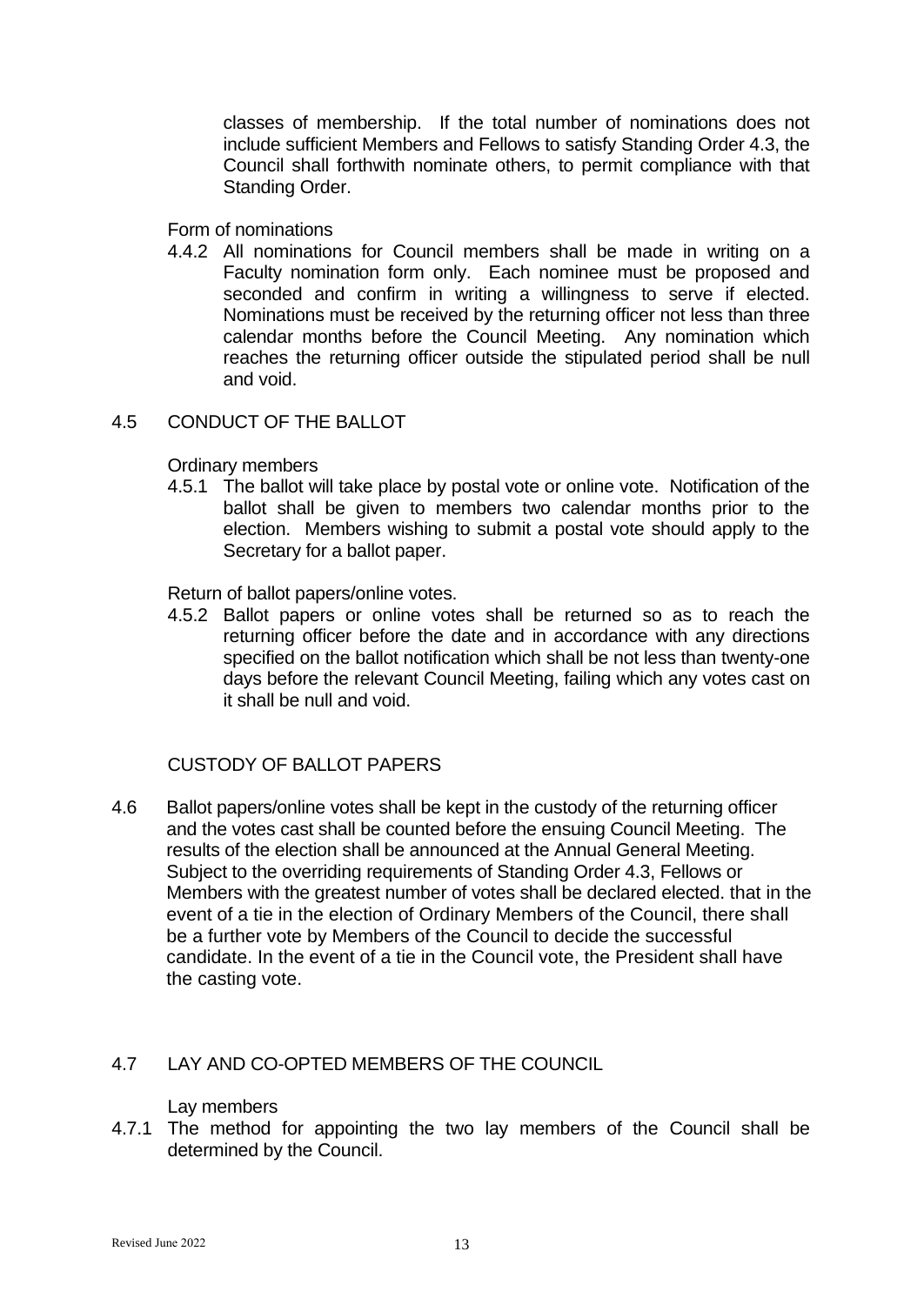Co-opted members

4.7.2 The Council may co-opt Chairman of major Committees for their duration of office, if not already a member of Council.

## PERIOD OF SERVICE AND VACATION OF PLACES

4.8 Subject to the provisions of Standing Order 4.10 persons elected to be ordinary members of the Council shall serve for four years.

## CONSECUTIVE TERMS OF SERVICE

4.9 No ordinary member of the Council shall serve as such for more than two consecutive elected terms, each of four years, making a maximum total of eight, and shall not then be eligible for re-election as an ordinary member until a period of one year has elapsed.

RESIGNATION AND DISQUALIFICATION OF COUNCIL MEMBERS

4.10 A member's seat on the Council shall be vacated automatically if:

4.10.1 the Council member, if a member or fellow of the Faculty, ceases to be in good standing, or

- 4.10.2 by notice in writing to the Secretary, membership of the Council is resigned, or
- 4.10.3 without good cause there is a failure to attend three consecutive meetings of the Council, or
- 4.10.4 the criteria either for election as a representative of the particular constituency or appointment as a Council member are no longer fulfilled.

## CASUAL VACANCY

4.11 The Council may at any time appoint a member of the Faculty to fill a casual vacancy provided that in relation to an elected member of the Council the person so appointed would be eligible to be elected in the same category as the vacating member of the Council. Any person so appointed shall retire at the next Annual General Meeting unless formally elected to the Council before that date.

## POWERS OF THE COUNCIL

4.12 The business of the Faculty shall be managed by the Council, reporting to the Hill Square Educational Trust. The Council may, subject to any directions from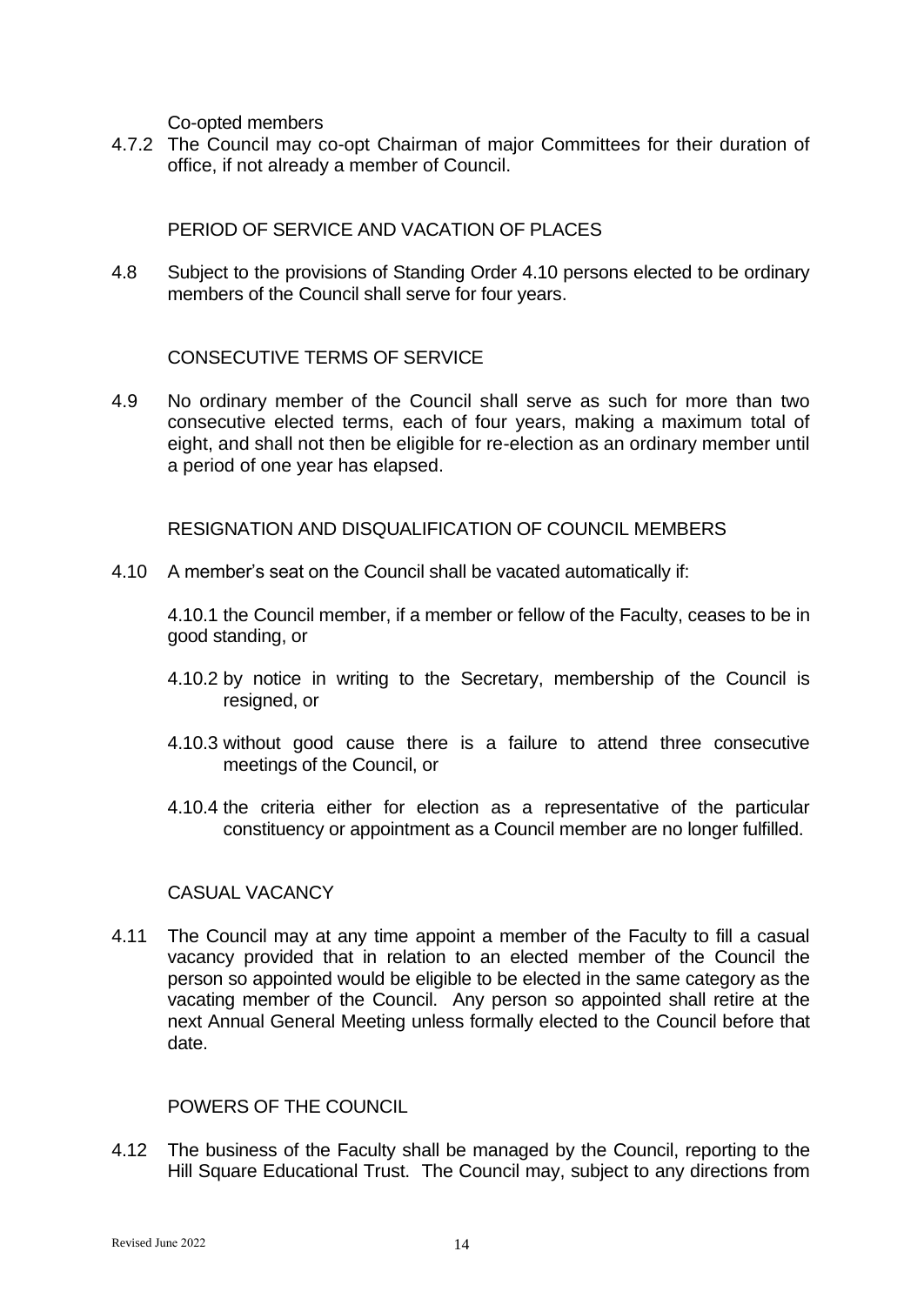the Hill Square Educational Trust, act on behalf of the Faculty in all matters that are not, by law or by these Standing Orders, required to be enacted by the Hill Square Educational Trust or by the Faculty in General Meeting.

## REGULATION OF MEETINGS AND VOTING

4.13 The Council may meet, adjourn and otherwise regulate its meetings as it thinks fit. The Council must meet face-to-face on at least four occasions a year. In relation to any additional meetings which are not held wholly face to face, any member of the Council may participate in the meeting by means of conference telephone or other communications equipment (including televisual means) which allows all persons participating in the meeting to hear each other. It will be the responsibility of the Council Member using these methods of communication to arrange and fund the arrangements. Questions arising at any meeting and requiring decision shall be decided by a majority of votes of those taking part. Questions needing a decision between formal meetings may be decided in the same manner (including the casting of votes by electronic communication) provided that all members of the Council are notified of the question to be decided and the number of them voting on the question would constitute a quorum. In case of an equality of votes the Chairman of the meeting shall have a casting vote.

## ACTIONS WITH REDUCED NUMBERS AND WITHOUT QUORUM

4.14 The Council may act notwithstanding any vacancy in its body, but if less than a quorum of five elected members be present they shall act as a Council only for the purposes of filling vacancies in the Council, admitting persons to membership of the Faculty, or summoning a General Meeting. When a quorum is not present no vote shall be taken, but discussions may be held and recommendations made which shall then be reported to the next full meeting of the Council for its decision "or voted on in a postal vote by all members of Council". For the purpose of determining whether a quorum is present all persons whose participation in a meeting conforms to the requirement of Standing Order 4.13 shall be deemed to constitute persons present at such meeting.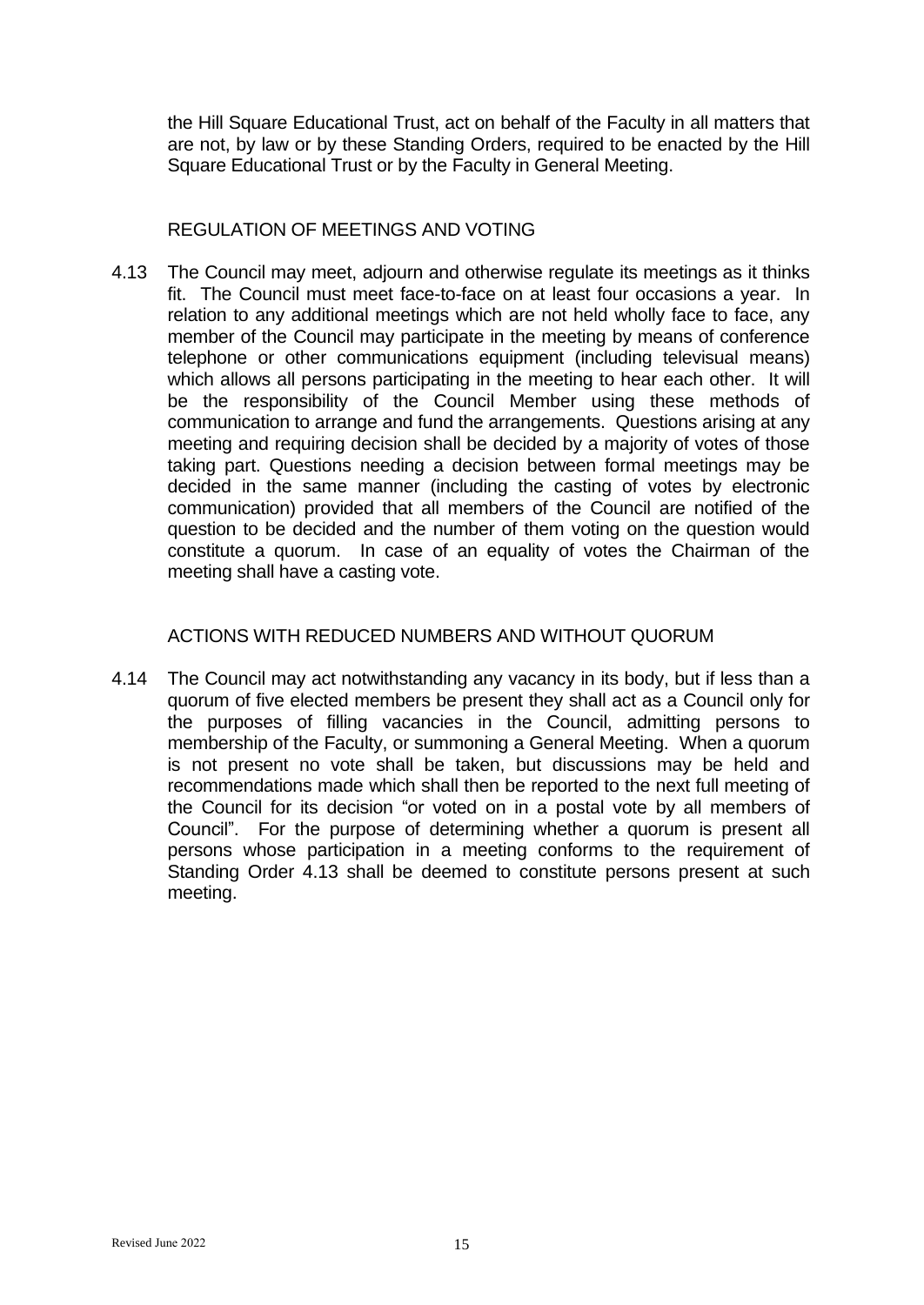## CONVENING COUNCIL MEETINGS

4.15 The Secretary shall convene a meeting of the Council at any time upon a requisition from the President or from any four elected members of the Council, stating the purposes for which the meeting is to be held. At least one week's clear notice (exclusive both of the day on which it is served and of the day for which it is given) shall be sent to each member of the Council.

## ACTS DONE IN GOOD FAITH

4.16 All acts done in good faith by any meeting of the Council or by any person acting as a member of the Council shall be valid and binding, even if it be discovered later that there was some defect in the appointment, election or continuance in office of any member or members of the Council carrying out such acts.

### **MINUTES**

4.17 Minutes shall be made of the proceedings of all meetings of the Council and all business transacted at such meetings. The minutes of any meeting, when adopted at the next meeting, shall be sufficient evidence of the facts therein stated.

RESOLUTIONS IN WRITING – VALIDITY

4.18 A resolution in writing signed by all members of the Council who are entitled to receive notice of meetings of the Council shall be as valid and binding as if it had been passed at a duly convened and constituted meeting of the Council.

## FAITH

4.19 Every member of the Council shall at the earliest opportunity give assent to the following words spoken by the President in the presence of members of the Council:

> "You give your faith that you will not divulge any of the proceedings of the meetings of the Council held for the nomination and election of Fellows, Members, or Officers, or any of the proceedings of any meeting which you shall be required to keep secret by the President, and that you will faithfully discharge the duties entrusted to you in strict accordance with the Standing Orders of the Faculty and with the relevant Laws, Bye-Laws and Regulations of the Royal College of Physicians of London and the Royal College of Surgeons of Edinburgh".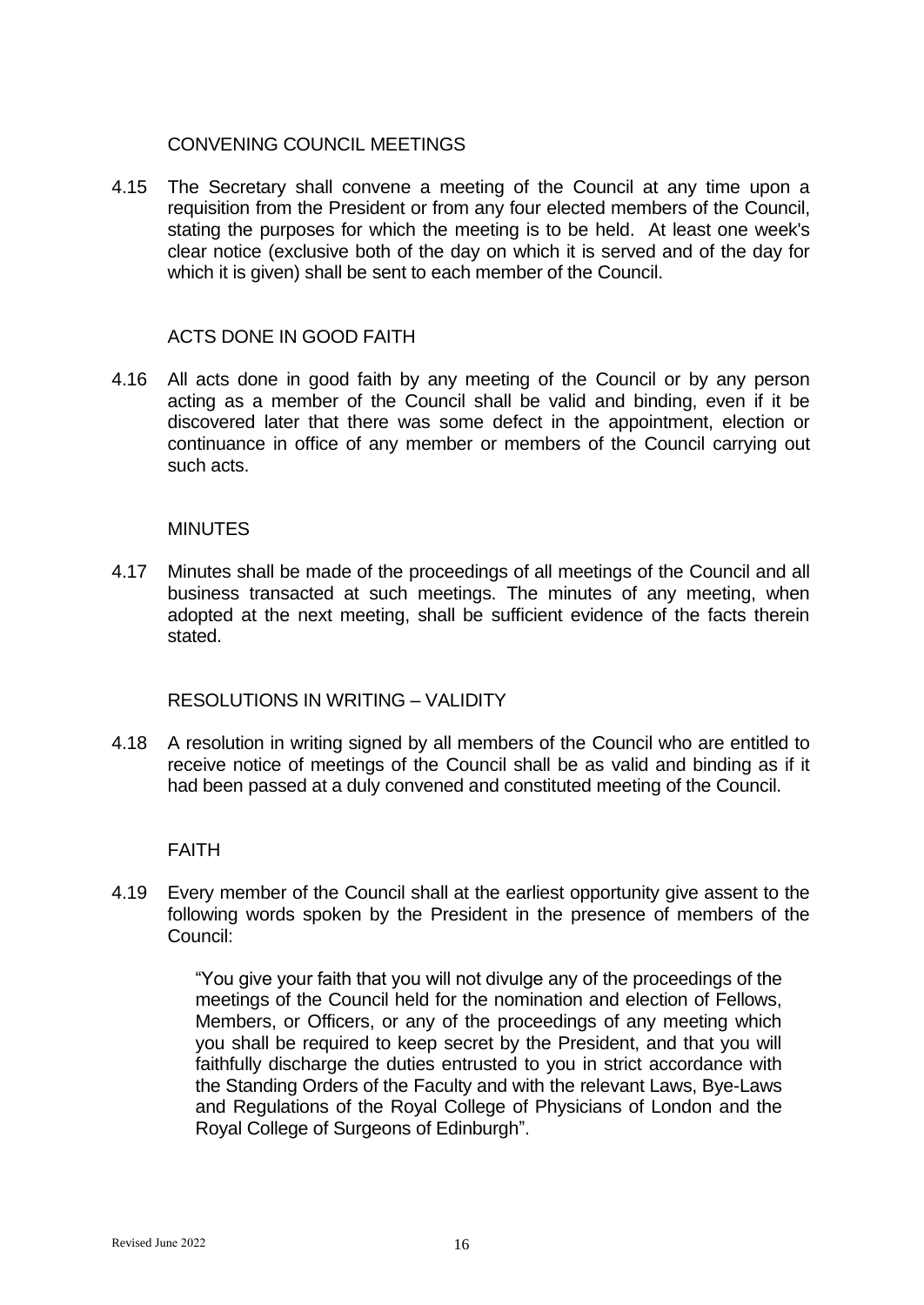## FACULTY REPRESENTATION

4.20 The method of nominating any permitted representative of the Faculty on the respective councils of the RCP or RCSEd shall be determined by the Council. The Council may nominate representatives of the Faculty, who need not be members of the Council.

## COUNCIL LIABILITY

4.21 No member of the Council shall be liable for any loss to the Faculty arising by reason of any improper investment made in good faith (so long as he/she shall have sought professional advice before making such investment) or for the negligence or fraud of any agent employed by him/her or by any other member of the Council in good faith (provided reasonable supervision shall have been exercised) although the employment of such agent was strictly not necessary or expedient or by reason of any mistake or omission made in good faith by any member of the Council or by reason of any other matter or thing other than fraud, wrongdoing or wrongful omission on the part of the Council member who is sought to be made liable, provided always that, where required, the consent of the Hill Square Educational Trust to the action concerned was first sought and obtained.

## **INSURANCE**

4.22 The Council shall insure its members at the expense of the Faculty against personal liability for acts properly undertaken in the administration of the Faculty and acts undertaken under an honest mistake during their period of service as Council members.

## FURTHERANCE OF OBJECTS

4.23 The Council may, and if requested by RCP or RCSEd, shall, make recommendations to RCP or RCSEd in furtherance of the objects of the Faculty, with special reference to research, lectures, awards, examinations, the appointments of examiners and other matters related to Sport and Exercise Medicine.

## FORM OF DIPLOMA

4.24 Diplomas shall be in such form as determined by the Faculty. Advice may be taken from RCP or RCSEd.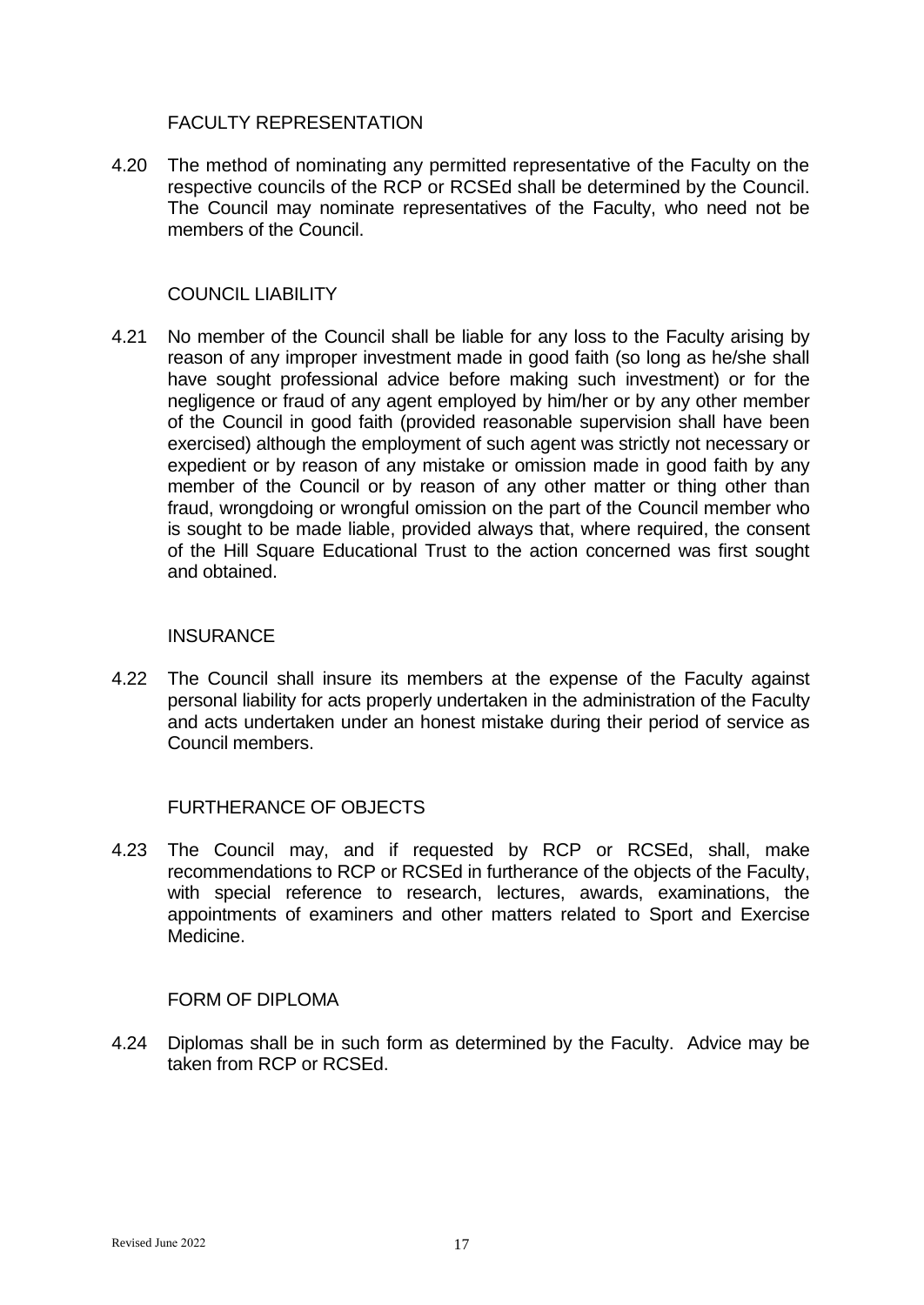## 5 COMMITTEES OF THE COUNCIL

## **COMMITTEES**

5.1 The Council shall appoint such committees as required under these Standing Orders and may appoint other committees, sub-committees or working parties as seem desirable. The initial appointment of these may be at any time considered appropriate by the Council. Persons appointed shall cease to serve on the date of the last regular meeting of the Council before the Annual General Meeting unless then re-appointed. The constitution and terms of reference of each such committee shall be approved and published by the Council, each Committee being responsible for drafting its initial constitution and terms of reference. Any amendment shall be approved and published by Council.

### MEMBERSHIP OF COMMITTEES

5.2 Members of a committee of the Council need not be members of the Council. All members of committees who are members of the Faculty should be in good standing

### CO-OPTED MEMBERS

5.3 Any committee of the Council may add to its number with the approval of the President. The names of co-opted members of committees shall be reported to the next meeting of the Council.

## CASUAL VACANCY ON COMMITTEE

5.4 The Council may at any time appoint a member of the Faculty to a committee to fill a casual vacancy.

## POWERS DELEGATED BY THE COUNCIL

5.5 The Council may delegate such powers as it thinks fit to committees appointed by it and any such committee shall, in the exercise of its powers, conform to any conditions imposed on it by the Council, and report regularly to the Council as required. The meetings and proceedings of any such committee shall be governed by the provisions of these Standing Orders. The Council may at any time, by notice in writing to all members of any committee, revoke any powers delegated by it to such committee.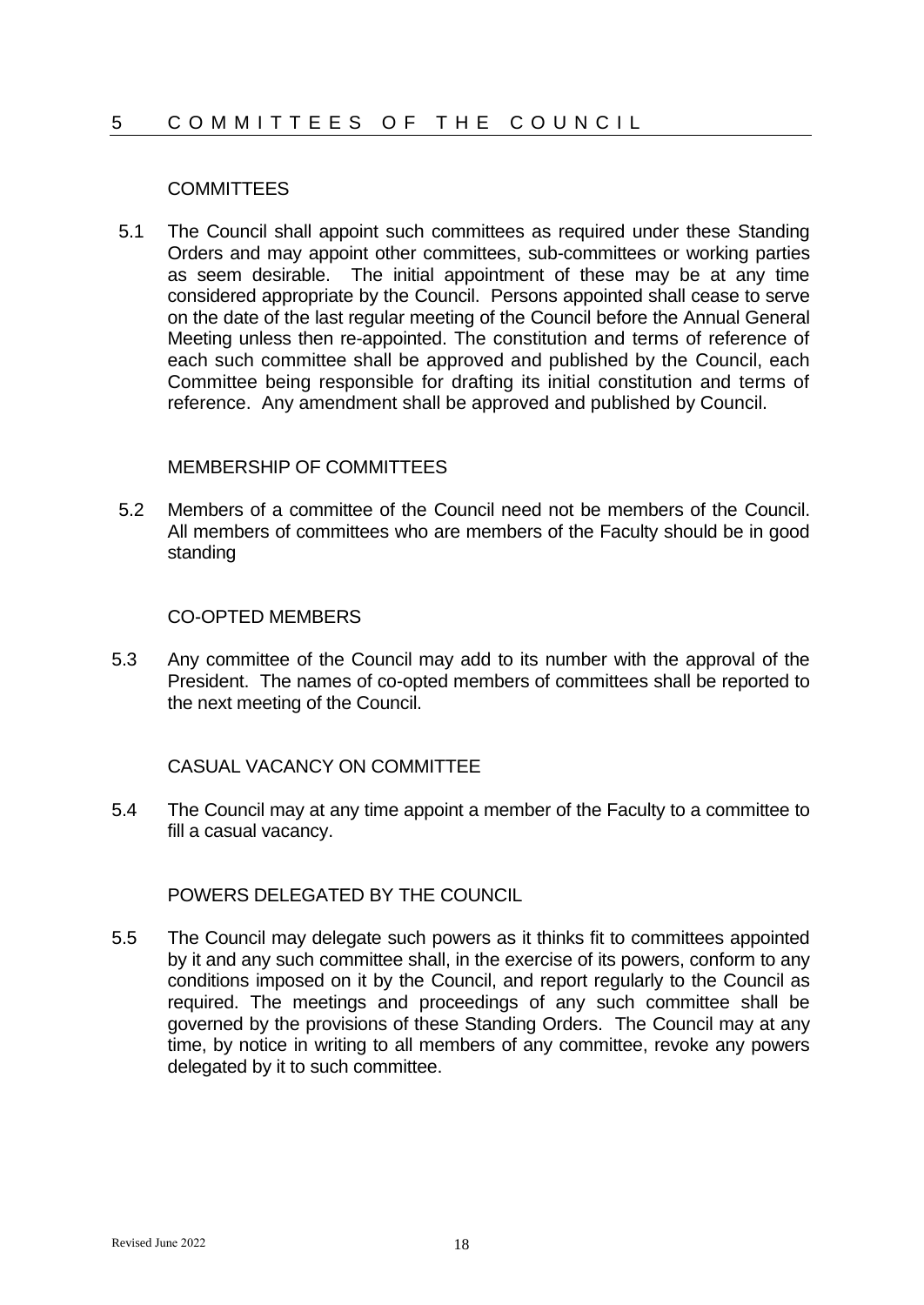## REGULATION OF COMMITTEE MEETINGS AND VOTING

5.6 Subject to any instructions by the Council a committee may meet for the dispatch of business, adjourn and otherwise regulate its meetings as its Chair shall determine, including meetings held in such a manner as conforms to the requirement of Standing Order 4.13. Questions arising at any meeting shall be decided by a majority of votes of those taking part. The method of voting shall be at the discretion of the Chair who, in the case of an equality of votes, shall have a second or casting vote.

## ACTS DONE IN GOOD FAITH

5.7 All acts done in good faith by any meeting of a committee of the Council may be ratified by the Council at its discretion, even if it be discovered later that there was some defect in the appointment, election or continuance in office of any member, or members, of the committee carrying out such acts.

### **MINUTES**

5.8 Minutes or other appropriate written records shall be made of the proceedings of all meetings of committees including all actions agreed and decisions made at such meetings. The minutes of any meeting when adopted at the next meeting shall be sufficient evidence of the facts stated therein.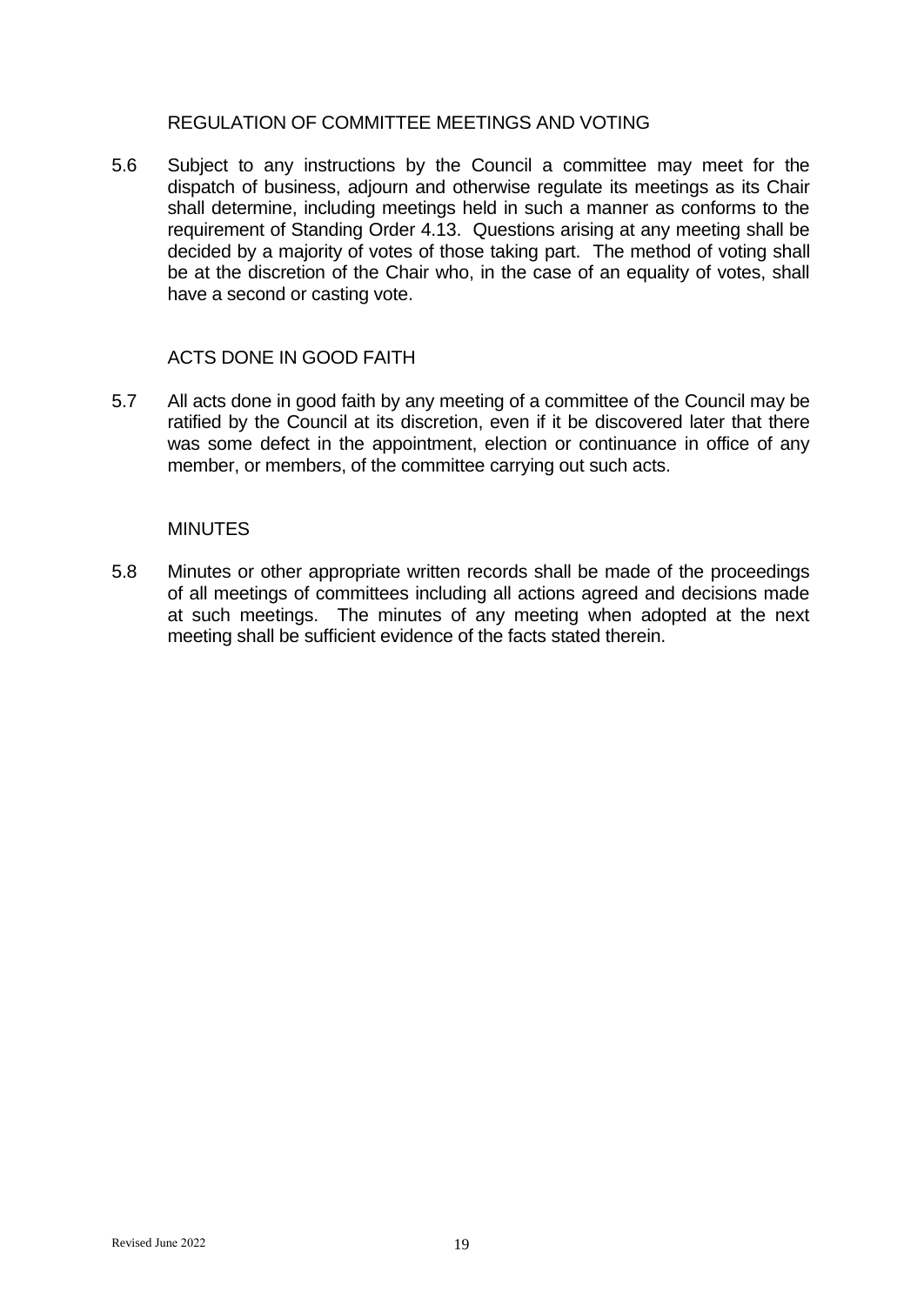### APPOINTMENT

- 6.1 The Council shall appoint a Chief Examiner and such Deputy Chief Examiners as are required to conduct each examination it may approve. The Chief Examiner and Deputy Chief Examiners shall be Fellows except that one Deputy Chief Examiner may be a Member.
- 6.2 Other examiners shall be appointed by the Council acting on the recommendation of the Chief Examiner.

### FAITH

6.3 On being appointed, examiners shall give their Faith in writing to the Council in the following terms:

> "I faithfully promise that I will perform all the duties, as defined by the Council, of an examiner, and that I will not divulge any of the proceedings of meetings at which examination papers or other tests are set, or at which the results of the examination are considered, or of any other meeting the proceedings of which I am required to keep secret. I also undertake not to divulge any aspects of the Faculty's examinations in which I participate as an examiner, nor to disclose any details pertaining to candidates or their performance during the examinations to anyone not involved in the examination process on behalf of the Faculty. In addition I agree to adhere to the Faculty's policy of non-discrimination and that in my capacity as an examiner I will not discriminate on grounds of gender, ethnic origin, sexual orientation, religion or physical disability."

## DUTIES OF THE CHIEF EXAMINER

6.4 The Council shall define the duties of the Chief Examiner and revise them from time to time as appropriate.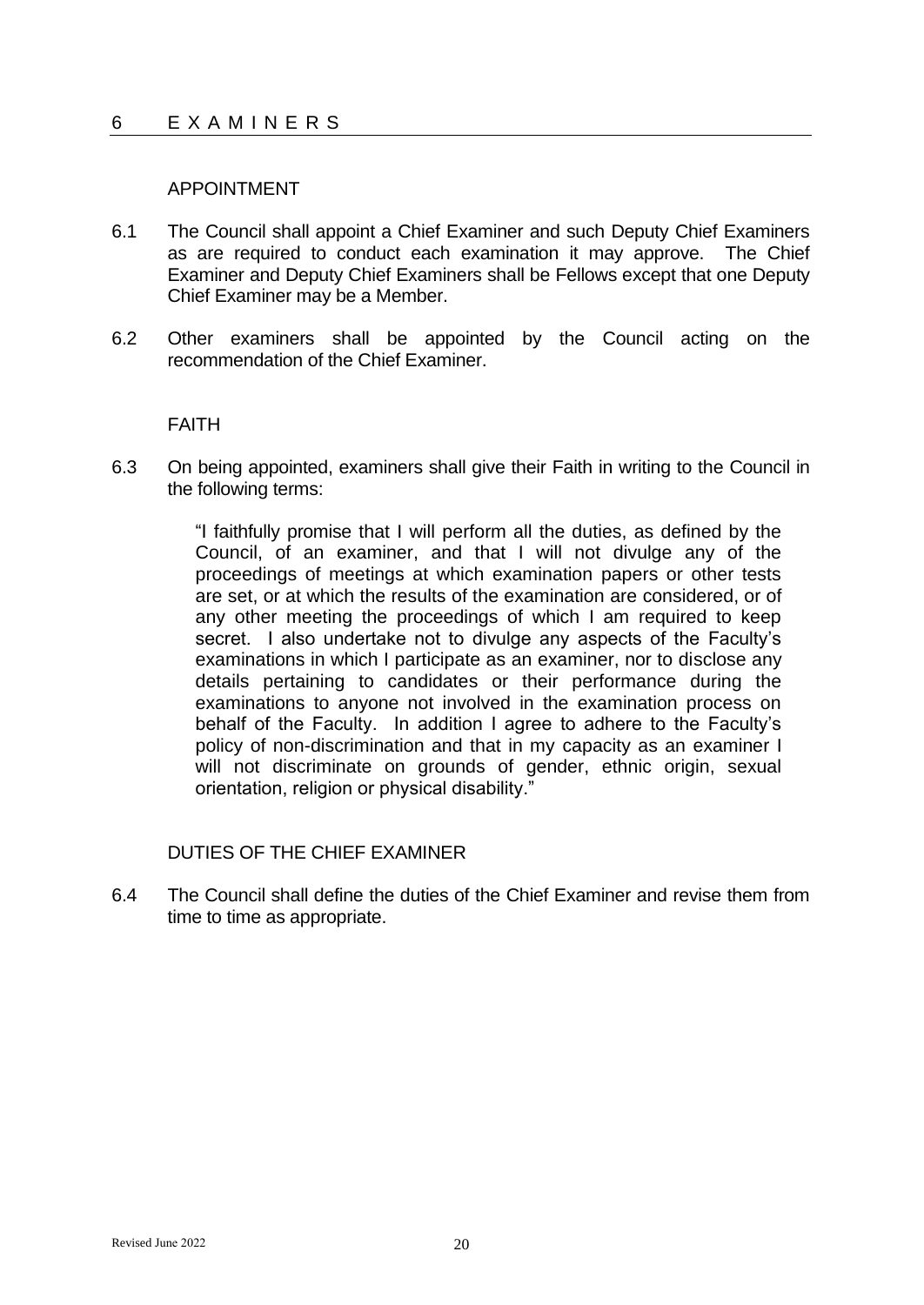## 7 FEES AND SUBSCRIPTIONS

### REGISTRATION FEE, ANNUAL SUBSCRIPTION

7.1 Members and Fellows shall pay such registration fees and annual and other subscriptions as may be recommended by the Council and thereafter determined by the Hill Square Educational Trust. An annual fee shall be paid by those affiliating to the Faculty under Standing Orders 2.9 and 2.10.

ANNUAL SUBSCRIPTIONS – DATE AND METHOD OF PAYMENT

7.2 Annual subscriptions shall be payable to the Faculty by any method and at any time agreed by the Council.

### ANNUAL SUBSCRIPTION IN ARREARS

7.3 Any member who is more than six months in arrears with payment of any annual subscription shall, if the Council so direct, forfeit all rights and privileges of the Faculty and any office, appointments or positions in the Faculty, until all outstanding annual subscriptions have been paid.

## REDUCTION AND REMISSION OF FEES

7.4 The Treasurer may at any time remit or reduce the fees or subscriptions to be paid by an individual.

### EXAMINATION FEES

7.5 Examination entry fees shall be determined by the Council.

### OTHER FEES

7.6 The Faculty may charge fees for other functions as agreed by the Council.

### HONORARY FELLOWS

Honorary Fellows are exempt from the provisions of Standing Order 7.1

### FELLOWS AND MEMBERS IN GOOD STANDING

From time to time the Faculty shall publish the names of Fellows and Members in Good Standing, who give permission for their name to be published in such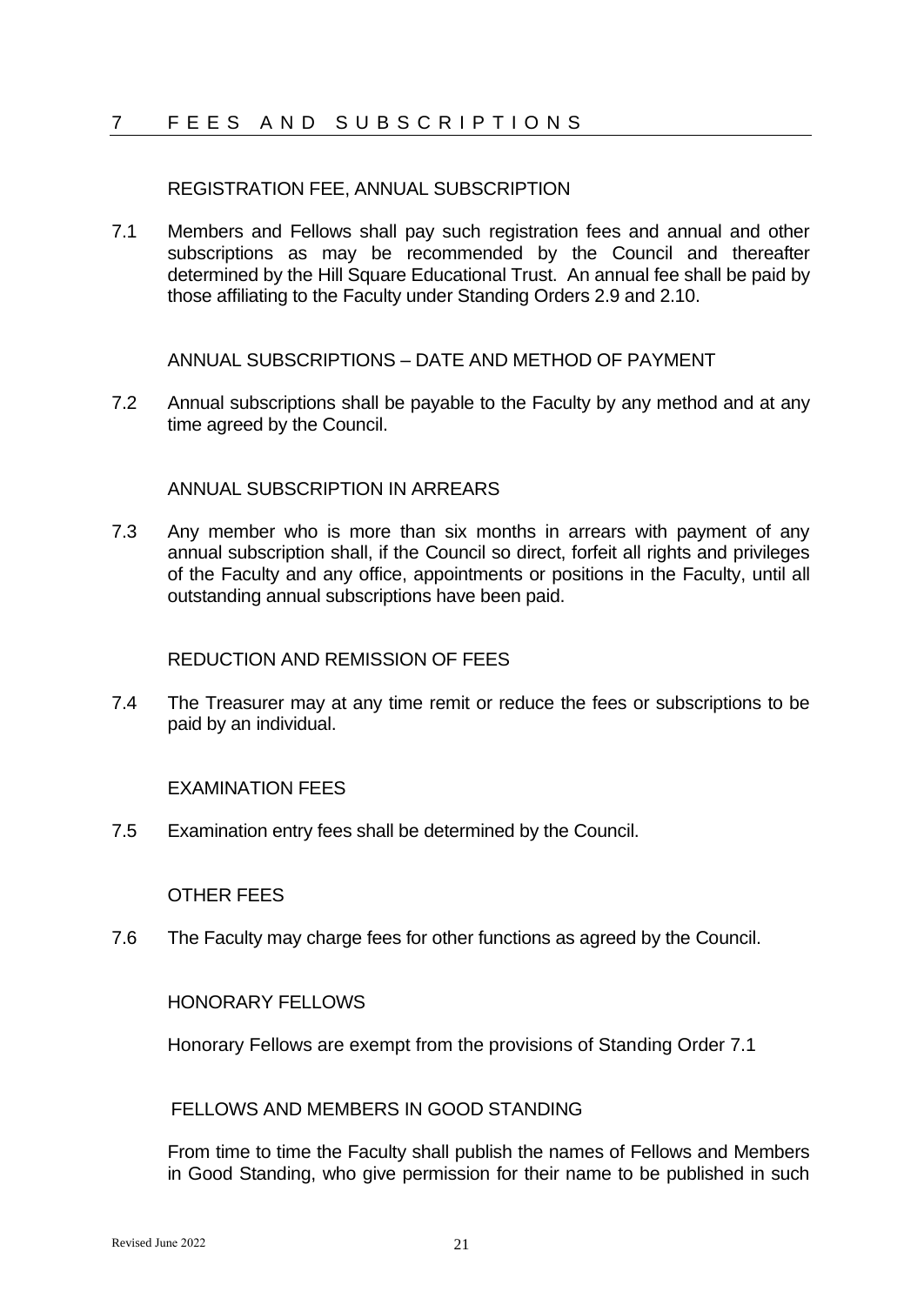lists. Fellows and Members who are more than six months in arrears with payment of annual subscription shall not have their name included in such lists.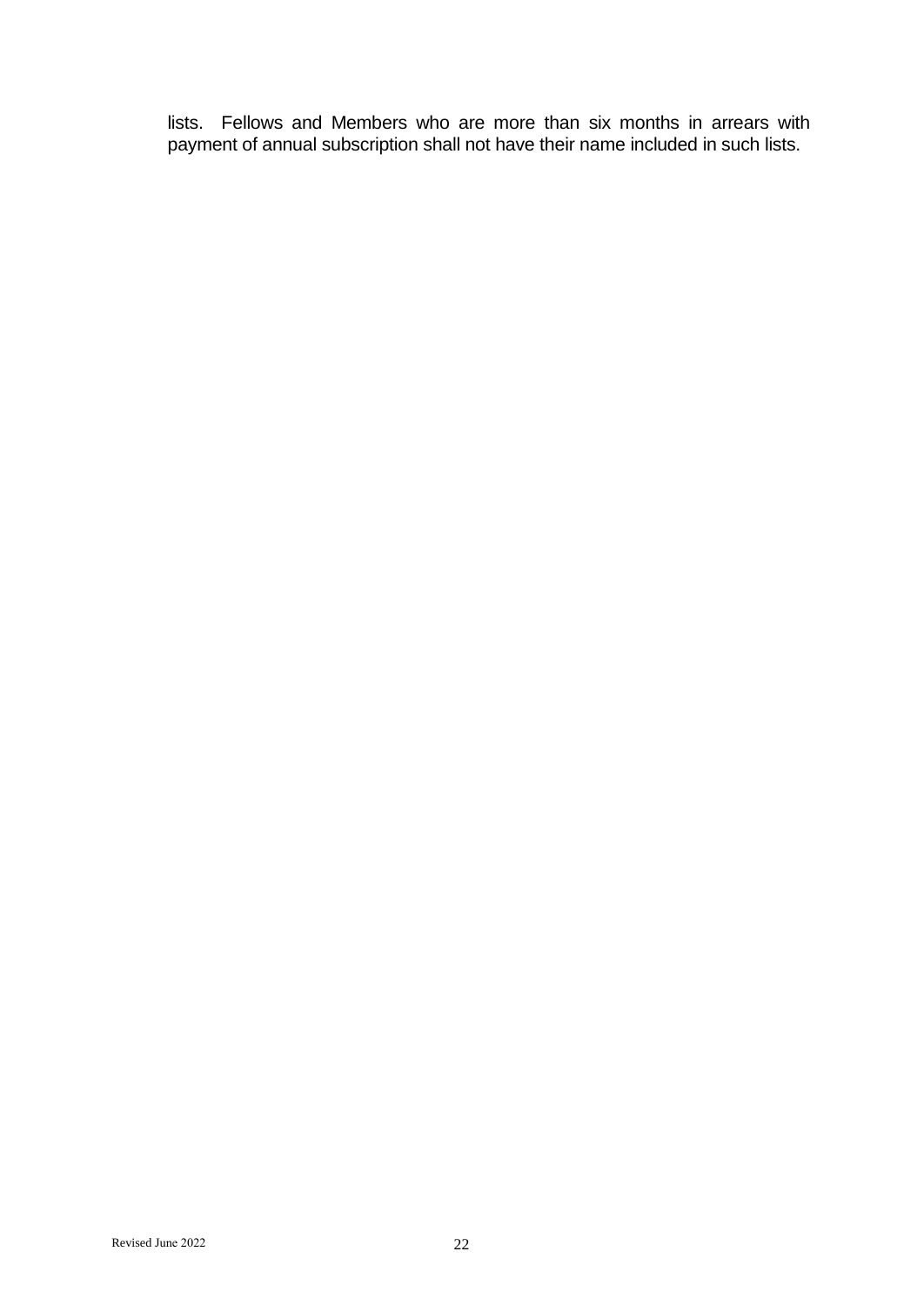## 8 GENERAL MEETINGS

## ANNUAL GENERAL MEETING

- 8.1 The Faculty shall hold an Annual General Meeting at such time and place as may be determined by the Council. Each Annual General Meeting shall be held not less than eleven nor more than fourteen months after the date of the last preceding Annual General Meeting. The business of the AGM shall include:
	- Receipt and approval of the minutes of the last AGM
	- Receipt of any Officers' annual reports
	- Receipt of any reports from the Chairs of Committees of the Council
	- Receipt of proposals or making recommendations for the amendment of the Standing Orders of the Faculty as described in Standing Order 9.
	- Recommending the annual subscription rate to Hill Square Educational **Trust**
	- Announcement of the results of elections of Officers of the Faculty
	- The transaction of any other business previously notified by a member to the Honorary Secretary six weeks before the meeting

### EXTRAORDINARY GENERAL MEETING

8.2 Extraordinary General Meetings may be convened by the Council or on the requisition of ten percent or more of the total number of members of the Faculty having at the date of the deposition of the requisition with the Faculty a right to vote at General Meetings of the Faculty. Any such meetings shall be convened by the Secretary on the instructions of the Council or, in default thereof, those members of the Faculty themselves may convene one. The Hill Square Educational Trust may require the Council to convene an Extraordinary General Meeting where there is urgent or important business to be transacted.

### NOTICE OF GENERAL MEETINGS

8.3 Save where longer notice is required pursuant to other provisions of the Standing Orders at least three weeks' notice of every Annual or Extraordinary General Meeting (exclusive in every case both of the day on which it is served or deemed to be served and of the day for which it is given) specifying the place, the day and the hour of the meeting, and the nature of the business, shall be given to all members of the Faculty.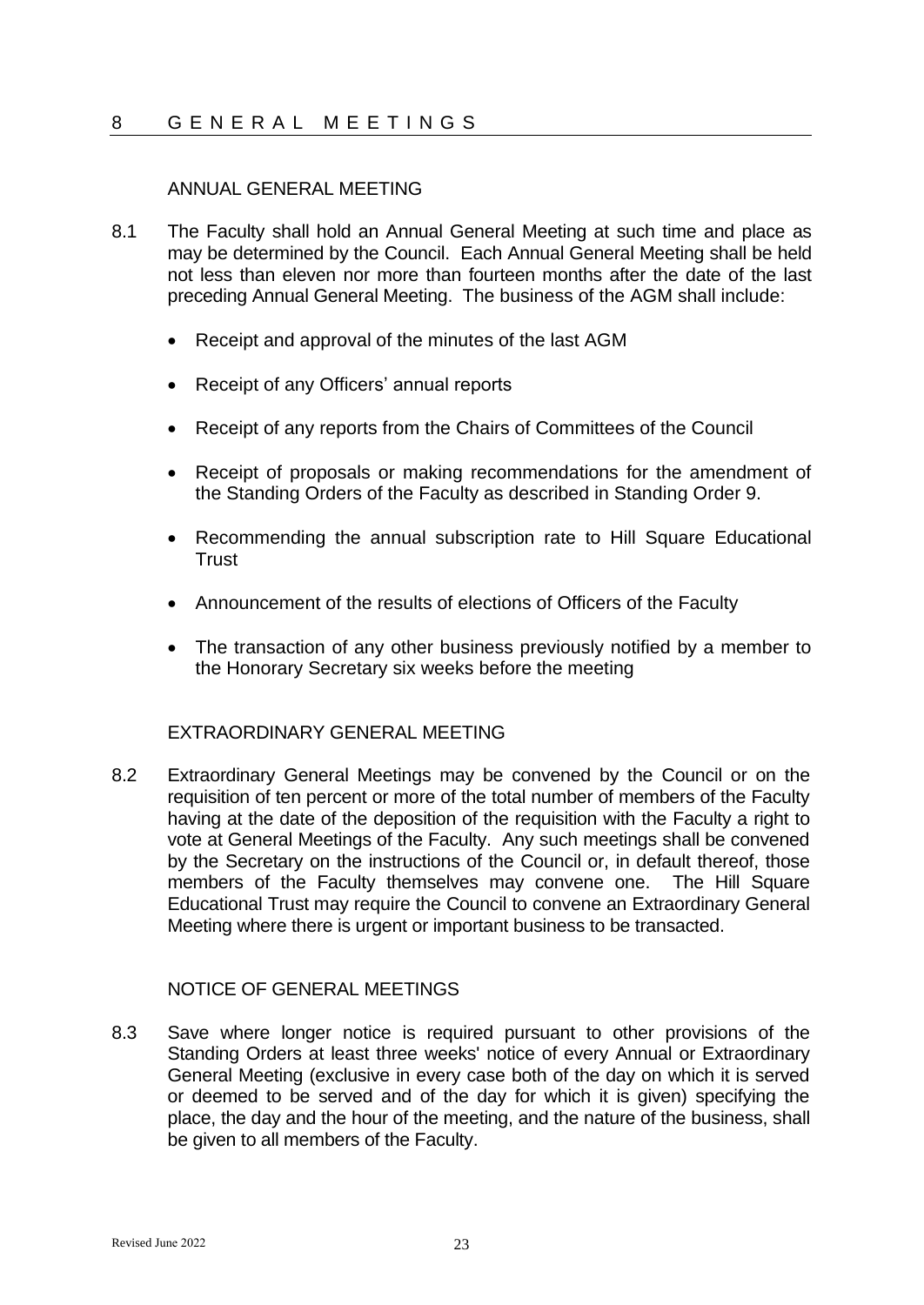ACCIDENTAL OMISSION TO GIVE NOTICE

8.4 The accidental omission to give notice of a meeting to, or the non-receipt of such notice by, any person entitled to receive notice thereof shall not invalidate any resolution passed, or business transacted at any meeting.

QUORUM FOR GENERAL MEETINGS

8.5 No business shall be transacted at any General Meeting unless a quorum is present when the meeting proceeds to business. Save as provided in Standing Order 8.6 twenty members of the Faculty personally present shall be a quorum.

## DISSOLUTION AND ADJOURNMENT OF GENERAL MEETINGS

8.6 If within half-an-hour from the time appointed for the holding of a General Meeting a quorum is not present, the meeting, if convened at the request of members of the Faculty, shall be dissolved. In any other case it shall stand adjourned until another time, date and place determined by the Council. If at such adjourned meeting a quorum is not present within half-an-hour of the time appointed for holding the meeting the members of the Faculty present shall be a quorum.

## CHAIR AND ALTERNATE CHAIR AT GENERAL MEETING

8.7 The President shall take the Chair at every General Meeting. If the President is absent, the Chair shall be taken by the longest serving of the Vice-Presidents or, if both are absent, by some other Fellow elected by the members of the Faculty present at the meeting who are entitled to vote thereat.

## ADJOURNMENT

8.8 The Chair of the meeting may with the consent of any meeting at which a quorum is present (and shall if so directed by the meeting) adjourn the meeting from time to time, and from place to place, but no additional business shall be introduced at any adjourned meeting. Whenever a meeting is adjourned for one month or more, notice of the adjourned meeting shall be given in the same manner as for the original meeting (see Standing Order 8.3).

## METHOD OF VOTING AT GENERAL MEETING

8.9 At any General Meeting a resolution put to the vote of the meeting shall be decided by a show of hands. If in the opinion of the Chair the show of hands is inconclusive, or on the prior written demand of ten members of the Faculty present, a ballot shall be held. Unless otherwise required by the provisions of other Standing Orders a resolution shall be passed if a simple majority of those voting (being entitled to do so) vote in favour.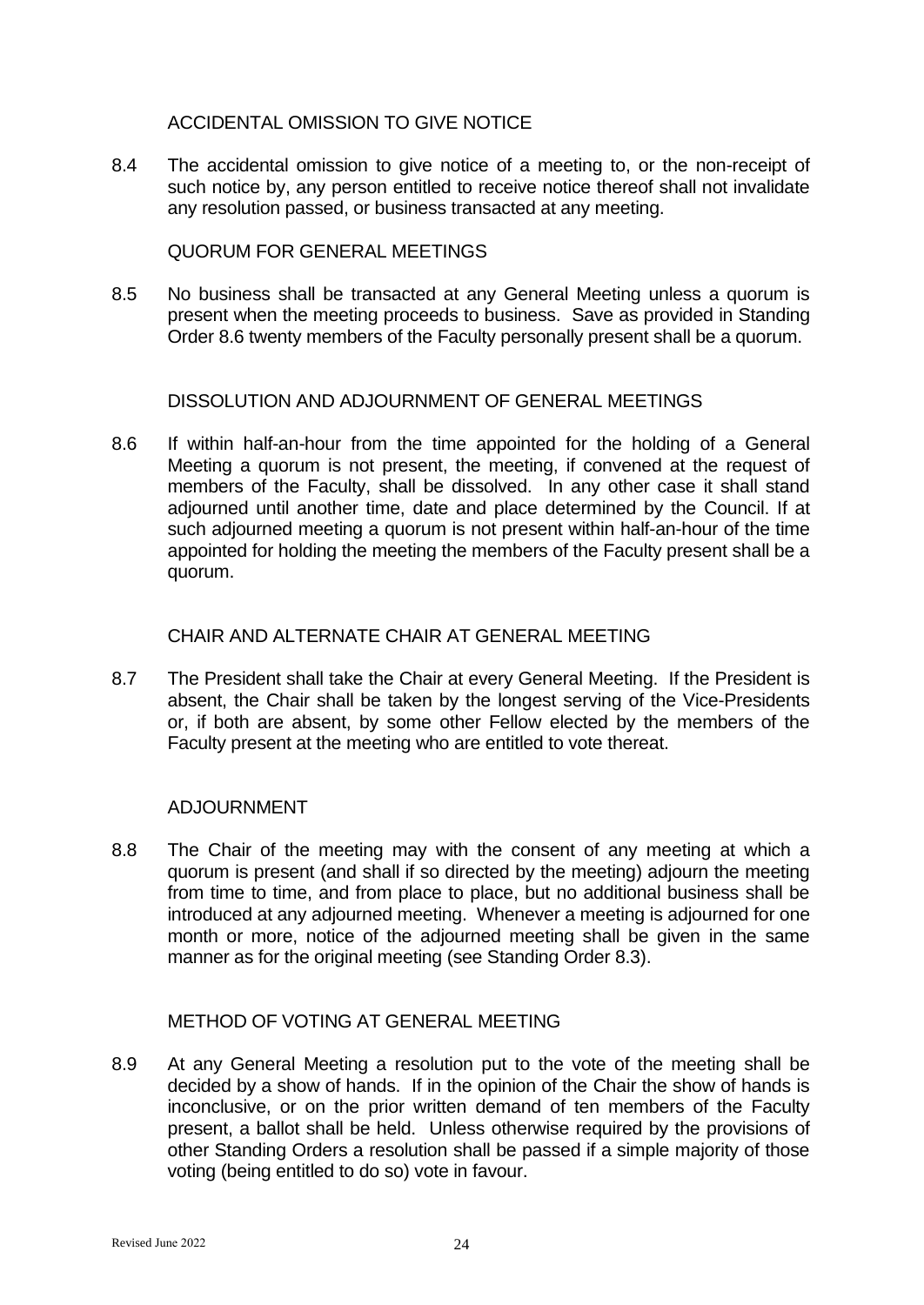### CHAIR'S CASTING VOTE

8.10 In the case of an equality of votes, whether on a show of hands or ballot, the Chair of the meeting shall be entitled to a casting vote.

### ENTITLEMENT TO VOTE

8.11 Subject to the provisions of Standing Order 8.10 every member in good standing of the Faculty present and entitled to vote shall have one vote.

### CONDUCT OF GENERAL MEETING

8.12 Subject to the provisions of these Standing Orders the Chair of a General Meeting of the Faculty shall have authority to direct and control the conduct of business at that meeting, including the discretion to decide that a matter might lead to a change in Standing Orders. Those entitled to speak at a General Meeting of the Faculty shall address the Chair; shall speak to the subject before the meeting, and once only; shall speak as briefly as possible; and, if requested by the Chair, shall preserve silence.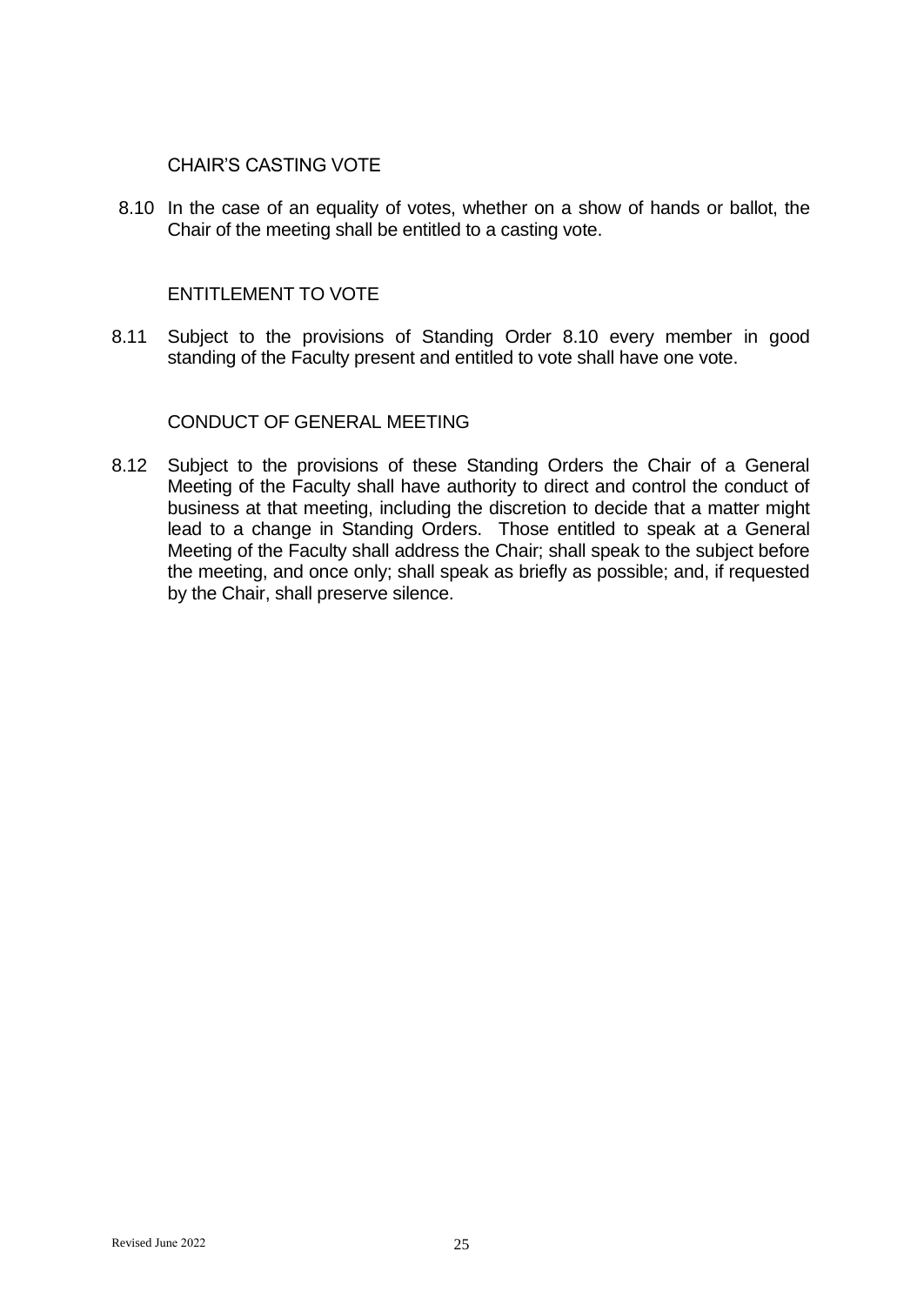## 9 STANDING ORDERS

## PROPOSALS FOR CHANGE

9.1 The Council may make, or accept from members of the Faculty, proposals for additions or amendments to the Standing Orders. Once approved in accordance with Standing Order 9.3, any such proposals will be submitted to the Hill Square Educational Trust for final approval.

## NOTICE OF ALTERATIONS

9.2 Not less than three weeks' notice shall be given to all members of the Faculty of alterations to the Standing Orders which are proposed by the Council or by a member of the Faculty.

## APPROVAL OF ALTERATIONS

9.3 No proposal for alteration to the Standing Orders shall be referred to the Hill Square Educational Trust for final approval unless first approved by the RCP, the RCSEd and at a General Meeting of the Faculty by the affirmative votes of a two-thirds majority of such members of the Faculty present at the meeting and entitled to vote thereat.

### STATUS OF THE RCP, RCSEd AND FACULTY AS CHARITIES

9.4 No alteration to the Standing Orders shall be made which would prejudice the status of the RCP, RCSEd, or the Hill Square Educational Trust as charities or which would prejudice the ability of the Faculty to become a charity in its own right.

## INTERPRETATION OF STANDING ORDERS

- 9.5 Any question concerning the interpretation of these Standing Orders shall be referred to the Council in the first instance and thereafter to the Hill Square Educational Trust, whose decision shall be binding.
- 9.6 Any matters concerning the activities of the Faculty which are not covered by these Standing Orders shall be dealt with according to the procedures set out in the Articles of Association of the Hill Square Educational Trust, pending recommendations for change brought forward by the Council where appropriate.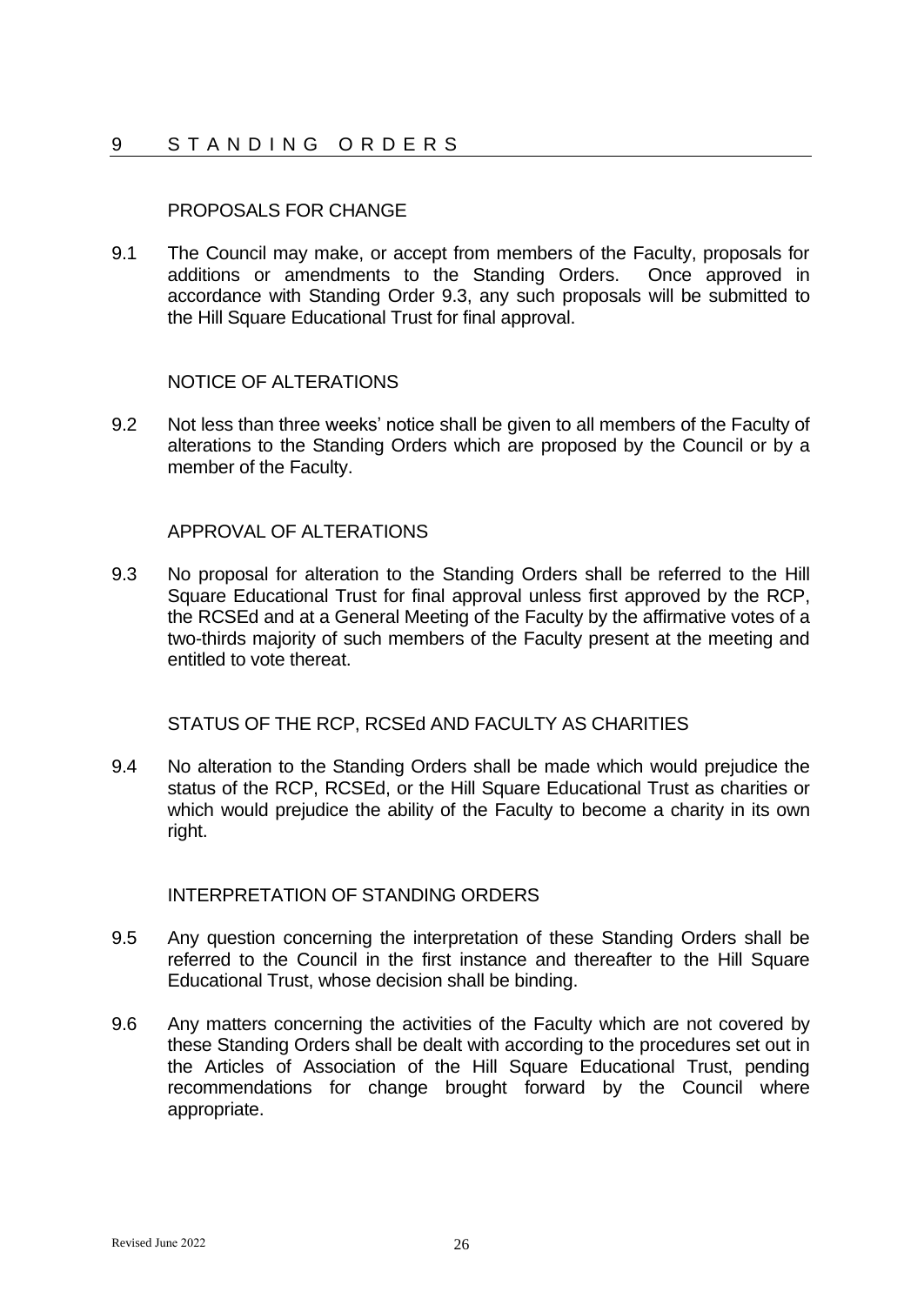## ALTERATIONS BY THE GOVERNING BODY

9.7 The Hill Square Educational Trust may propose changes to the Standing Orders at any time, provided that notice is given to the membership at least 21 days prior to any General Meeting convened to consider such a proposal. The members present at General Meeting shall have the right to discuss and comment on any such proposal and any concerns expressed at such a General Meeting shall be given due regard by the Hill Square Educational Trust.

The final decision on all amendments to the Standing Orders shall rest with the Hill Square Educational Trust, subject to the foregoing provisions of this Standing Order 9.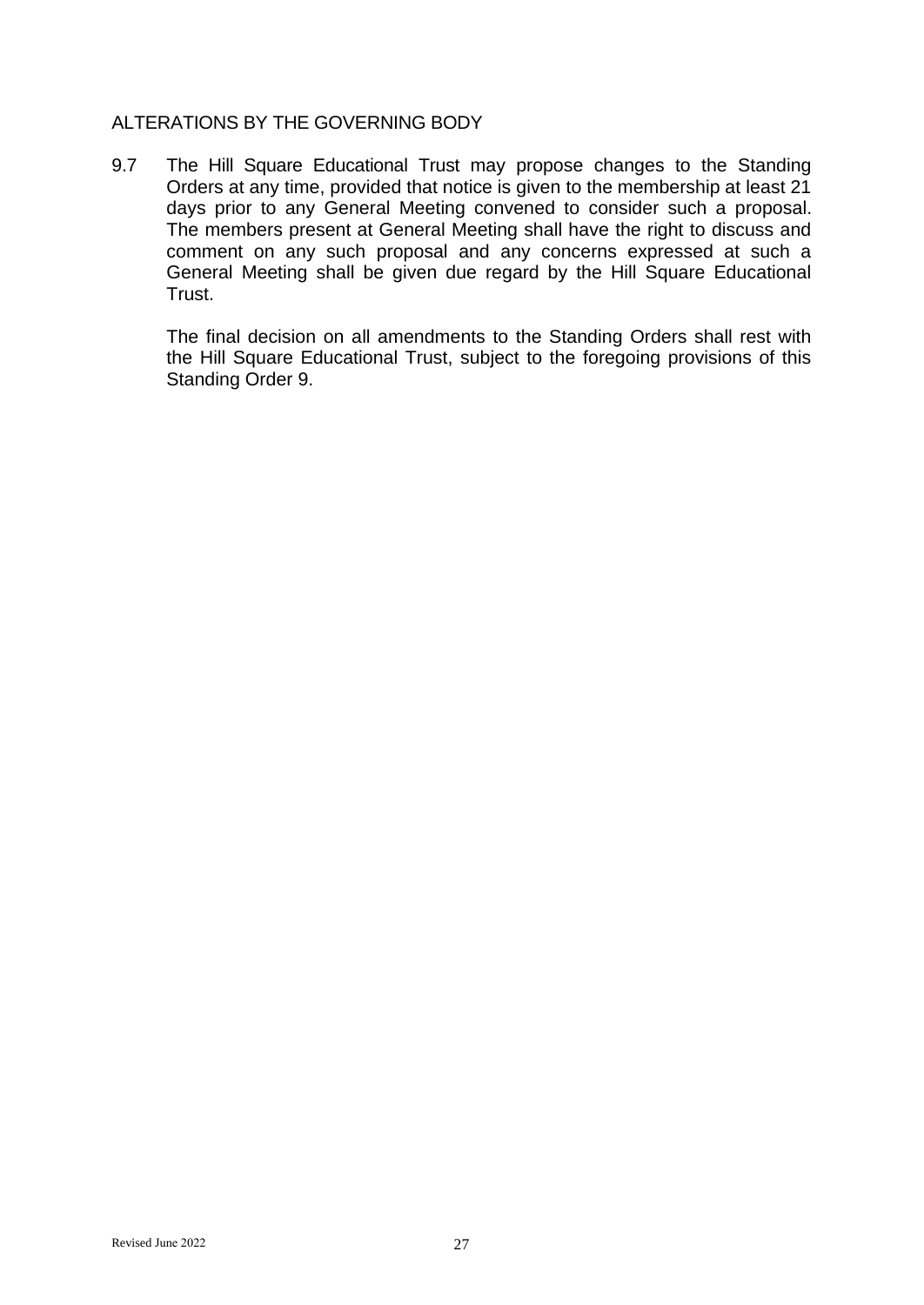## 10 E L E C T R O N I C C O M M U N I C A T I O N S A N D W R I T T E N C O M M U N I C A T I O N S

- 10.1 Notifications required or permitted under the Standing Orders to be sent to members of the Faculty or to other persons having rights pursuant to the Standing Orders, may be sent using electronic communications, subject to compliance with Standing Order 10.3.
- 10.2 Any document referred to in a notification sent pursuant to Standing Order 10.1 may, subject to compliance with Standing Order 10.3, be sent or provided to members of the Faculty or other persons having rights pursuant to the Standing Orders by publishing the document in question on a web site. The notification referring to the document must specify the address of the web site and the place on that web site where the document may be accessed, and the document must remain published on the web site throughout the publication period. For this purpose the publication period shall mean:
	- 10.2.1 In the case of a document referred to in a notice convening a meeting, the period running from the date when such notice is sent until the conclusion of the meeting convened by it;
	- 10.2.2 In any other case a period of not less than 28 days beginning on the day after the notification is sent.
- 10.3 An electronic communication pursuant to Standing Orders 10.1 and 10.2 shall only be sent to such members of the Faculty or other persons having rights pursuant to the Standing Orders as have notified an electronic communications address to the Faculty and where the electronic communication in question is sent to such address.
- 10.4 Notifications required or permitted under the Standing Orders to be sent to the Faculty, the Council, committees sub-committees or working parties of the Council or the Officers may be sent using electronic communications provided that they are sent to the Faculty's most recently published electronic communications address and that the notification clearly indicates the intended recipient and the purpose of the notification.
- 10.5 Notwithstanding any other provision of the Standing Orders a notification sent using electronic communications which complies with Standing Orders 10.1 and 10.3 or Standing Order 10.4 (as the case may be) shall be deemed to be given on the day on which it was despatched unless the sender is aware that there has been a failure of delivery.
- 10.6 For the purposes of Standing Orders 10.1, 10.3 and 10.4:
	- 10.6.1 "notification" includes notices of meetings, requisitions for meetings and communications not specifically required by the provisions of any Standing Order but, for the avoidance of doubt, does not include any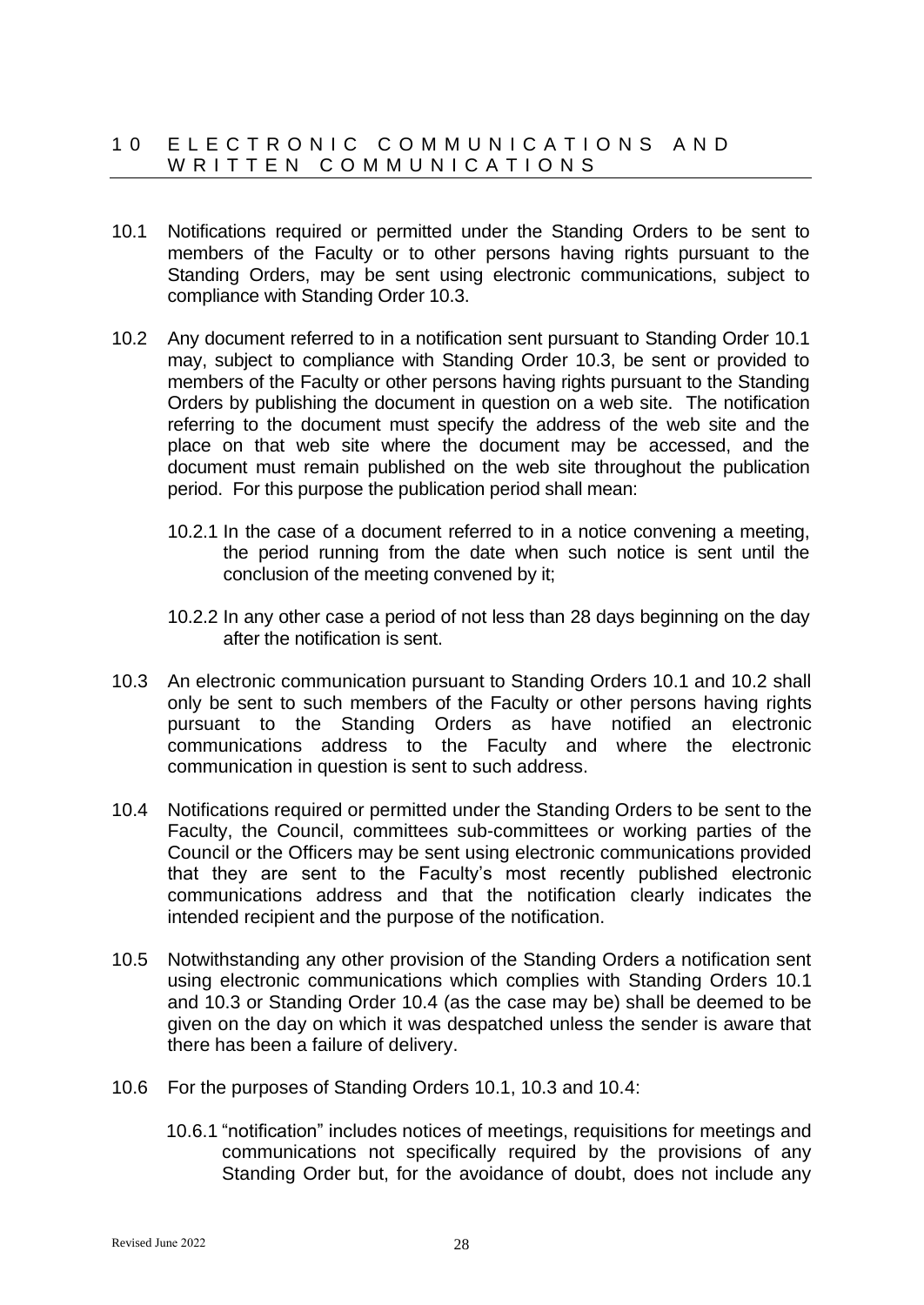document which is required by the Standing Orders to be in writing; and does not include any document which is required to be sent for the purposes of an election provided for in the Standing Orders.

- 10.6.2 "electronic communications" has the meaning given thereto in the Electronic Communications Act 2000.
- 10.7 Wherever the Standing Orders require a document to be in writing the requirement shall be deemed to have been complied with if the document is in the form of:
	- 10.7.1 a letter, form or similar document signed by the sender and sent by post or delivered personally to the address held on record as the correspondence address;
	- 10.7.2 a facsimile transmission signed by the sender, the original of which is subsequently sent by post or delivered personally to the address held on record as the correspondence address.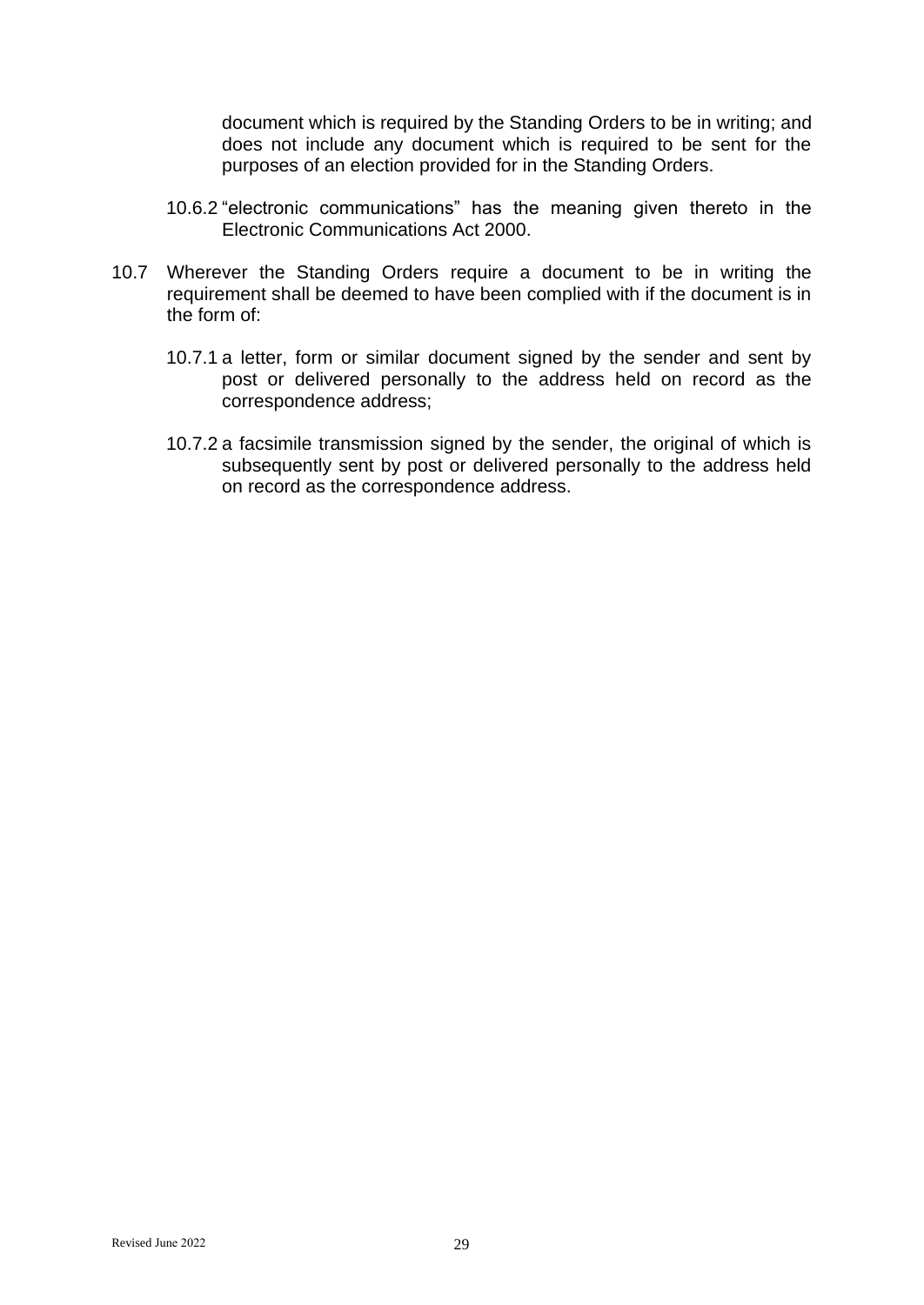### 11 DISTRIBUTION OF ASSETS ON WINDING-U P

- 11.1 If upon the winding-up or dissolution of the Faculty there remains, after the satisfaction of all its debts and liabilities, any property whatsoever, the same shall not be paid to or distributed among the members of the Faculty, but shall be given or transferred to the RCP and/or RCSEd for objects similar to the objects of the Faculty provided always that the RCP and RCSEd shall not be entitled to benefit under this Standing Order unless it is a charity at the relevant time.
- 11.2 In the event that effect cannot be given to Standing Order 11.1, then the property of the Faculty shall be given or transferred to some other charitable body which exists for purposes similar to or substantially the same as the Faculty, which failing to some other charitable object.
- 11.3 In the event that the Faculty becomes independent from the Hill Square Educational Trust, the funds of the Faculty held by the Hill Square Educational Trust shall be transferred or made over to the newly independent Faculty, provided that the Faculty has at that time acquired charitable status and its constitution shall then contain a clause prohibiting the distribution of its income or property to its members to an extent at least as great as is imposed by this Standing Order 11.